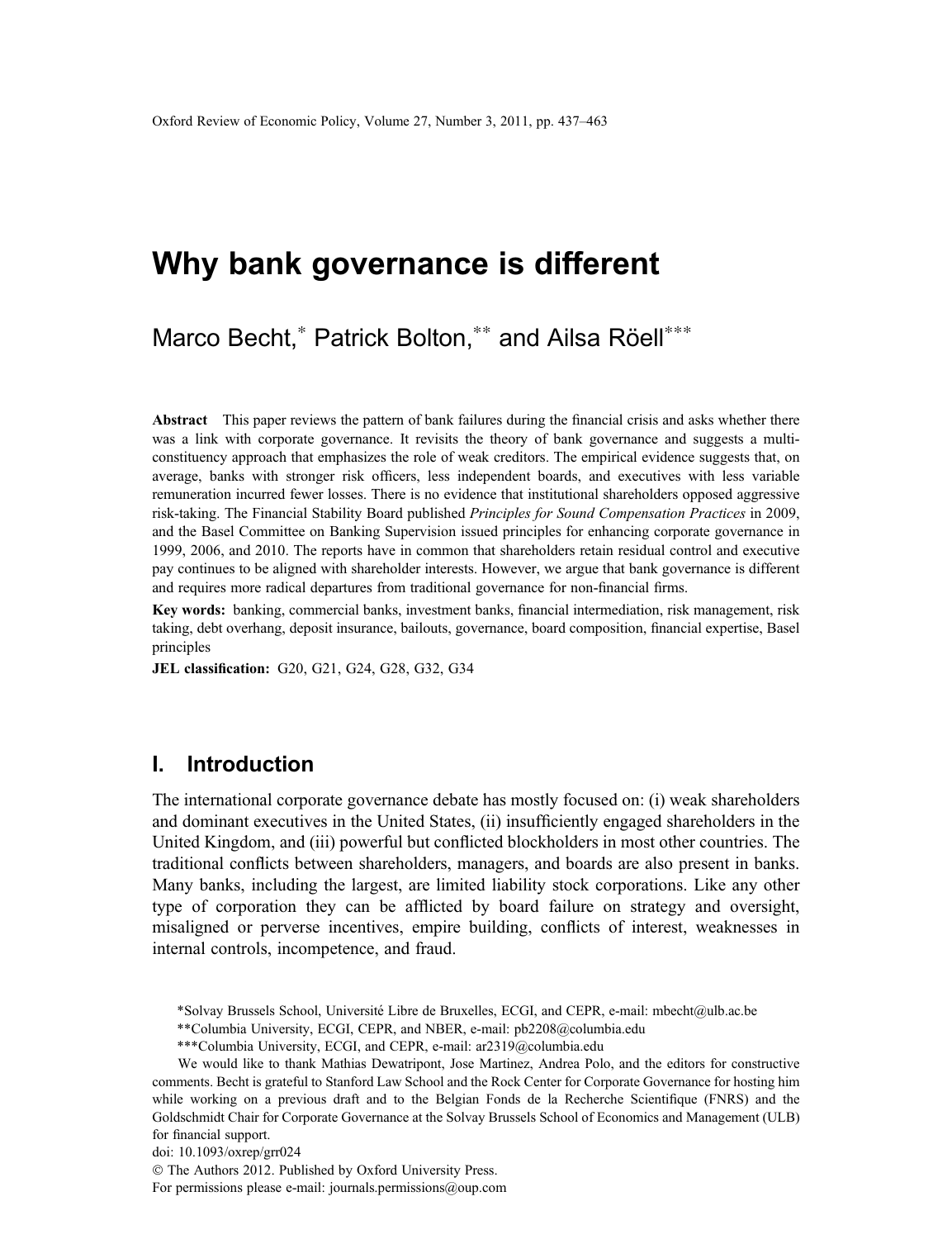But banks also have specific governance issues. The very nature of the banking business weakens the traditional corporate governance institutions of board and shareholder oversight. Banks have the ability to take on risk very quickly, in a way that is not immediately visible to directors or outside investors. A multitude of quickly evolving and technically complex trading activities need to be monitored by specialists who are in short supply. In widely held banks, shareholder oversight is expensive and often left to conflicted institutional investors and/or insufficiently qualified directors. Regulation and valuation difficulties also weaken the potential role of the market for corporate control. Blockholder conflicts may also be exacerbated in banks, as bank lending can easily be steered to pet projects. Finally, while banks are heavily regulated, they may also be subject to strong political influence, fostered by revolving-door appointments and campaign contributions to political parties.

Banks are multi-constituency organizations. Depositors and bondholders contribute almost all of a bank's capital, yet most decisions are taken by managers, boards, and shareholders. Bank executives do not have to seek permission from depositors before changing a bank's risk profile.

While depositors can 'run', in most countries they are indifferent to the bank's financial prospects because they are protected by deposit insurance or a state guarantee. During the financial crisis this guarantee was *de facto* extended to bondholders and other creditors, who had refused to roll over their loans. The largest, most complex, and most difficult to govern institutions were covered by an implicit 'too big to fail' guarantee. In this context, what should be the role of unprotected creditors, deposit insurers, and the state—as the ultimate provider of guarantees for protected creditors—in bank governance? Is bank regulation a complement or a substitute for corporate governance?

Empirically it has been difficult to establish a link between bank failures and corporate governance, partly because government rescues have masked the true extent of the banks' problems, and partly because so many other factors have contributed to bank failures. Even so, recent empirical research on corporate governance and the crisis confirms that bank governance is different. There is powerful evidence that executive remuneration induced risk-shifting at US investment banks, commercial banks, and insurance companies. Risk-taking at these institutions is highly correlated with short-term cash pay-outs in the form of base pay, bonuses, and share and option sales. The latest evidence also suggests that losses at banks with so-called tougher boards, that is, boards that were more independent of senior executives, have paradoxically been larger. There is, however, no direct evidence as yet that shareholders insisted on more risk-taking—but there is no evidence that they opposed it either.

The latest Basel Principles for enhancing corporate governance recognize that boards and executives have a responsibility to creditors and not just to shareholders, but do not change the fundamental power structure in banks. Shareholders continue to have the exclusive power to appoint and remove directors. To make bank governance more effective it might be necessary to experiment with deeper reforms, such as allowing for creditor representation on boards, either directly or through a representative agent, such as the deposit insurance fund. Besides helping mitigate risk-shifting, this type of representation would also facilitate the operation of bail-ins and other types of resolution requiring debt-to-equity swaps at very short notice.

The current proposals on remuneration reform have similar shortcomings. Although remuneration reform at banks was discussed at the highest level—at the G20—with the Financial Stability Board (FSB) recommending specific implementation standards, few concrete and far-reaching proposals have been made. The emphasis is on better aligning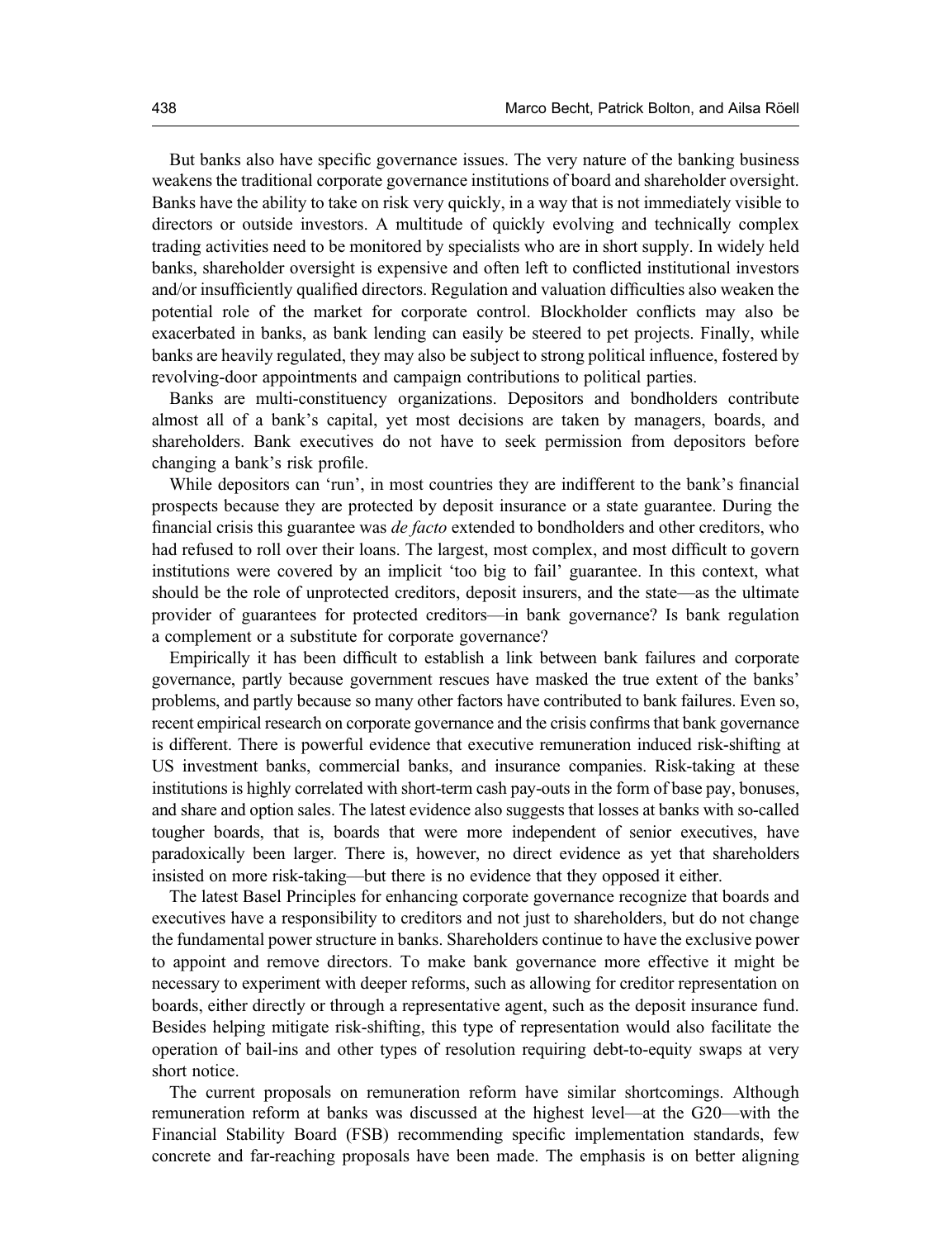remuneration with risk-taking. These reforms may move in the right direction, but only so much. Banks are allowed to develop their own policies and encouraged to make their own risk adjustments. It is doubtful that supervisors will have the competence or resources to monitor these developments. Simple rules might be preferable to idiosyncratic complexity.

Section II looks back at financial institutions that failed during the crisis and explores if there is any obvious correlation with the organizational form or specific corporate governance characteristics of these firms. Section III reviews why bank governance differs from the governance of non-financial institutions. Section IV reviews the existing empirical evidence, particularly on executive compensation and boards. Section V reviews the main reform proposals. Section VI concludes.

### II. Bank failures during the financial crisis

The financial crisis first manifested itself in early 2007. The Federal Reserve Bank of St Louis marks the beginning of the crisis with the filing for Chapter 11 bankruptcy protection of the New Century Financial Corporation, and the announcement by the Federal Home Loan Mortgage Corporation (Freddie Mac) that it would no longer buy the most risky subprime mortgages (27 February 2007). Others, like the cable television network CNN, set the initial marker to 7 February 2007, when HSBC announced substantial losses linked to the US subprime market. A string of failures in the United States and Europe followed, including the nationalization of Northern Rock in the United Kingdom, the bailout of Bear Stearns by the US Federal Reserve, the bankruptcy of Countrywide Financial in California, and the government rescues of IKB in Germany and Roskilde Bank in Denmark. Events accelerated in September 2008 with the US government taking over Freddie Mac and Fannie Mae, the bankruptcy filing of Lehman Brothers, and the failure of AIG. Following these momentous events, banks started failing on a daily basis and there was widespread panic in global equity and credit markets.

The authorities on both sides of the Atlantic reacted by launching unprecedented assistance programmes. In the US the Troubled Asset Relief Programme (TARP) made direct investments totalling \$204.7 billion in 739 banks. These investments went to the largest troubled banks to prevent them from failing and to the strongest smaller banks to prop up their capital and stimulate lending. The federal government also assisted credit unions (\$57 billion), and Fannie Mae and Freddie Mac (\$110.6 billion). The largest single recipients of aid were AIG (\$127.4 billion), Citibank (\$50 billion), and Bank of America (\$35 billion). Despite these efforts the total number of failures among Federal Deposit Insurance Corporation (FDIC) insured banks from 2007 to 2010 amounted to 325, at a cost to the deposit insurance fund of \$79.3 billion (Tables 1, 2).

In the EU most member states provided general guarantees for the whole banking system as well as support for the weakest banks, through capital injections, guarantees on bank liabilities, impaired asset relief, and funding support. State aid to the banking system in each member state had to be notified to and approved by the European Commission's Directorate General for Competition. Most schemes were approved but often tied to corporate restructuring requirements or other conditions. In contrast to TARP, most of the aid did not take the form of capital injections (capital purchases), but guarantees. The general view was that banks were not insolvent but merely suffering from a liquidity crisis. The hope was that the guarantees and other liquidity-supporting measures would ensure that the guarantees would never result in actual losses for the state.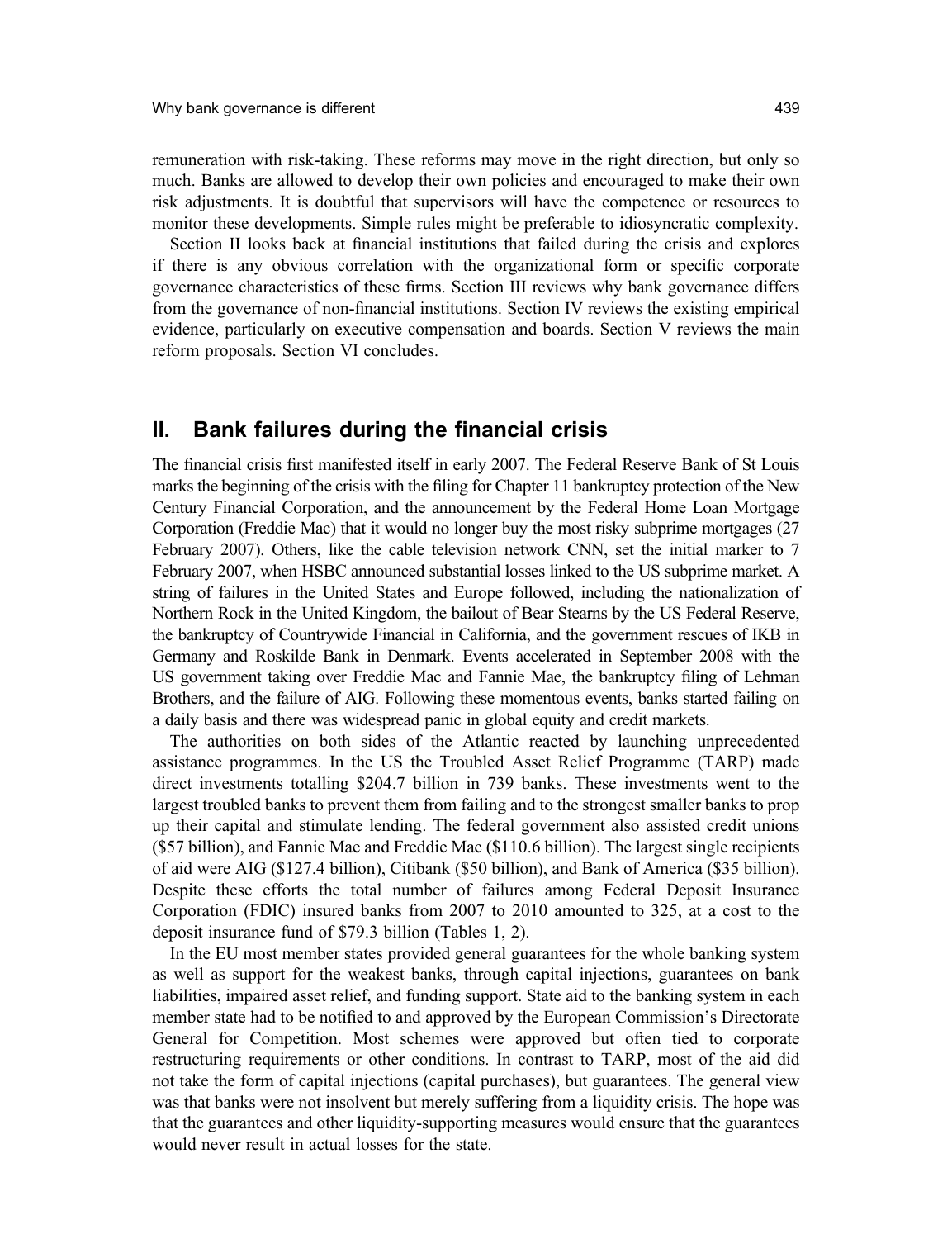| - האת האירוע האירוע האירוע האירוע האירוע האירוע האירוע האירוע האירוע האירוע האירוע האירוע האירוע האירוע האירוע ה                                                                                                                                                            |                                                             |                             |                              |                             |                         |                         |                         |                                                         |                                                       |                              |                                                          |                                              |                                  |
|-----------------------------------------------------------------------------------------------------------------------------------------------------------------------------------------------------------------------------------------------------------------------------|-------------------------------------------------------------|-----------------------------|------------------------------|-----------------------------|-------------------------|-------------------------|-------------------------|---------------------------------------------------------|-------------------------------------------------------|------------------------------|----------------------------------------------------------|----------------------------------------------|----------------------------------|
| Dollar amounts in billions                                                                                                                                                                                                                                                  | 111YTD                                                      | 2010                        | 2009                         | 2008                        | 2007                    | 2006                    | 2005                    | 1995                                                    | 1994                                                  | 1993                         | 1992                                                     | 1991                                         | 1990                             |
| Commercial banks                                                                                                                                                                                                                                                            | 6,413                                                       |                             |                              |                             |                         |                         |                         |                                                         |                                                       |                              |                                                          |                                              |                                  |
| Savings institutions                                                                                                                                                                                                                                                        |                                                             |                             |                              |                             |                         |                         |                         |                                                         |                                                       |                              |                                                          |                                              |                                  |
| Total insured                                                                                                                                                                                                                                                               | 7,513                                                       | 6,529<br>1,128<br>7,657     | 6,839<br>1,173<br>8,012      | 7,086<br>1,219<br>8,305     | 7,283<br>1,251<br>8,534 | 7,401<br>1,279<br>8,680 | 7,526<br>1,307<br>8,833 | 9,941<br>2,030<br>11,971                                | 10,452<br>2,152<br>12,604                             | 10,959<br>2,262<br>13,221    | $\begin{array}{c} 11,463 \\ 2,390 \\ 13,853 \end{array}$ | 11,921<br>2,561<br>14,482                    | $\frac{12,343}{2,815}$<br>15,158 |
| <b>Combined deposit</b>                                                                                                                                                                                                                                                     |                                                             |                             |                              |                             |                         |                         |                         |                                                         |                                                       |                              |                                                          |                                              |                                  |
| insurance fund (DIF)                                                                                                                                                                                                                                                        |                                                             |                             |                              |                             |                         |                         |                         |                                                         |                                                       |                              |                                                          |                                              |                                  |
| Fund balance                                                                                                                                                                                                                                                                |                                                             |                             |                              |                             |                         |                         |                         |                                                         |                                                       |                              |                                                          |                                              |                                  |
| Insured deposits                                                                                                                                                                                                                                                            | $3.\overline{9}$<br>$6.\overline{539}$<br>$0.\overline{06}$ | $-7.4$<br>6,314<br>-0.12    | $-20.9$<br>5,408<br>$-0.39$  | $17.3$<br>$4,751$<br>$0.36$ | 52.4<br>4,292<br>1.22   | 50.2<br>4,154<br>1.21   | 48.6<br>3,891<br>1.25   | 28.8<br>2.664<br>1.08                                   | 23.8<br>2.589<br>0.92                                 | $\frac{14.3}{2,602}$         | 0.2<br>2.675<br>0.01                                     | $-6.9$<br>2,734<br>-0.25                     | $4.1$<br>$2.760$<br>$0.15$       |
| Reserve ratio                                                                                                                                                                                                                                                               |                                                             |                             |                              |                             |                         |                         |                         |                                                         |                                                       |                              |                                                          |                                              |                                  |
| Problem institutions                                                                                                                                                                                                                                                        |                                                             |                             |                              |                             |                         |                         |                         |                                                         |                                                       |                              |                                                          |                                              |                                  |
| Number                                                                                                                                                                                                                                                                      |                                                             |                             |                              |                             |                         |                         |                         |                                                         |                                                       |                              |                                                          |                                              |                                  |
| Assets                                                                                                                                                                                                                                                                      |                                                             |                             |                              |                             | <b>623</b>              |                         | $\frac{2}{5}$           | $\frac{3}{2}$ $\frac{1}{2}$ $\frac{3}{2}$ $\frac{1}{2}$ |                                                       |                              |                                                          |                                              |                                  |
| Number failed institutions                                                                                                                                                                                                                                                  |                                                             |                             |                              |                             |                         |                         |                         |                                                         |                                                       |                              |                                                          |                                              |                                  |
| Failed assets*                                                                                                                                                                                                                                                              | 865<br>372<br>49.232<br>0<br>0                              | 860<br>379<br>157<br>92.085 | 702<br>403<br>140<br>169.709 | 252<br>159<br>371.945       | 2.615                   | 0.000                   | 0.000                   |                                                         | $\begin{array}{c} 318 \\ 73 \\ 1601 \\ 0 \end{array}$ | 575<br>536<br>53577<br>53577 | $\frac{1,066}{179}$<br>$\frac{179}{89.554}$              | $\frac{1,430}{837}$<br>$\frac{268}{143.455}$ | 1,496<br>647<br>381<br>146.586   |
| Number assisted institutions                                                                                                                                                                                                                                                |                                                             |                             |                              |                             |                         |                         |                         | 1.226                                                   |                                                       |                              |                                                          |                                              |                                  |
| Assisted assets*                                                                                                                                                                                                                                                            | 0.000<br>3.946                                              |                             | 1,917.482                    | 1,306.042                   |                         |                         | 0.000                   |                                                         |                                                       |                              |                                                          |                                              | 0.014                            |
| Estimated losses(DIF)                                                                                                                                                                                                                                                       |                                                             |                             | 36.643                       | 19.678                      | 0.000<br>0.184          | 0.000                   | 0.000                   | 0.000<br>0.113                                          | 0.000<br>0.191                                        | 0.000                        | 0.034                                                    | 0.079<br>14.624                              | 18.838                           |
| Resolution receivables**                                                                                                                                                                                                                                                    | 29.126                                                      | 0.000<br>22.800<br>29.533   | 38.409                       | 15.766                      | 0.808                   | 0.482                   | 0.533                   | 4.143                                                   | 8.197                                                 | 13.396                       | 27.824                                                   | 18.675                                       | 12.935                           |
| Notes: YTD refers to January–September 2011. * Prior years have been revised to reflect failed/assisted assets as reported on the Call Report for the quarter prior to failure/<br>assistance. ** Includes remaining receivership assets from prior years.<br>Source: FDIC. |                                                             |                             |                              |                             |                         |                         |                         |                                                         |                                                       |                              |                                                          |                                              |                                  |

Table 1: FDIC insured bank failures in the United States during the financial crisis and the savings and loans crisis Table 1: FDIC insured bank failures in the United States during the financial crisis and the savings and loans crisis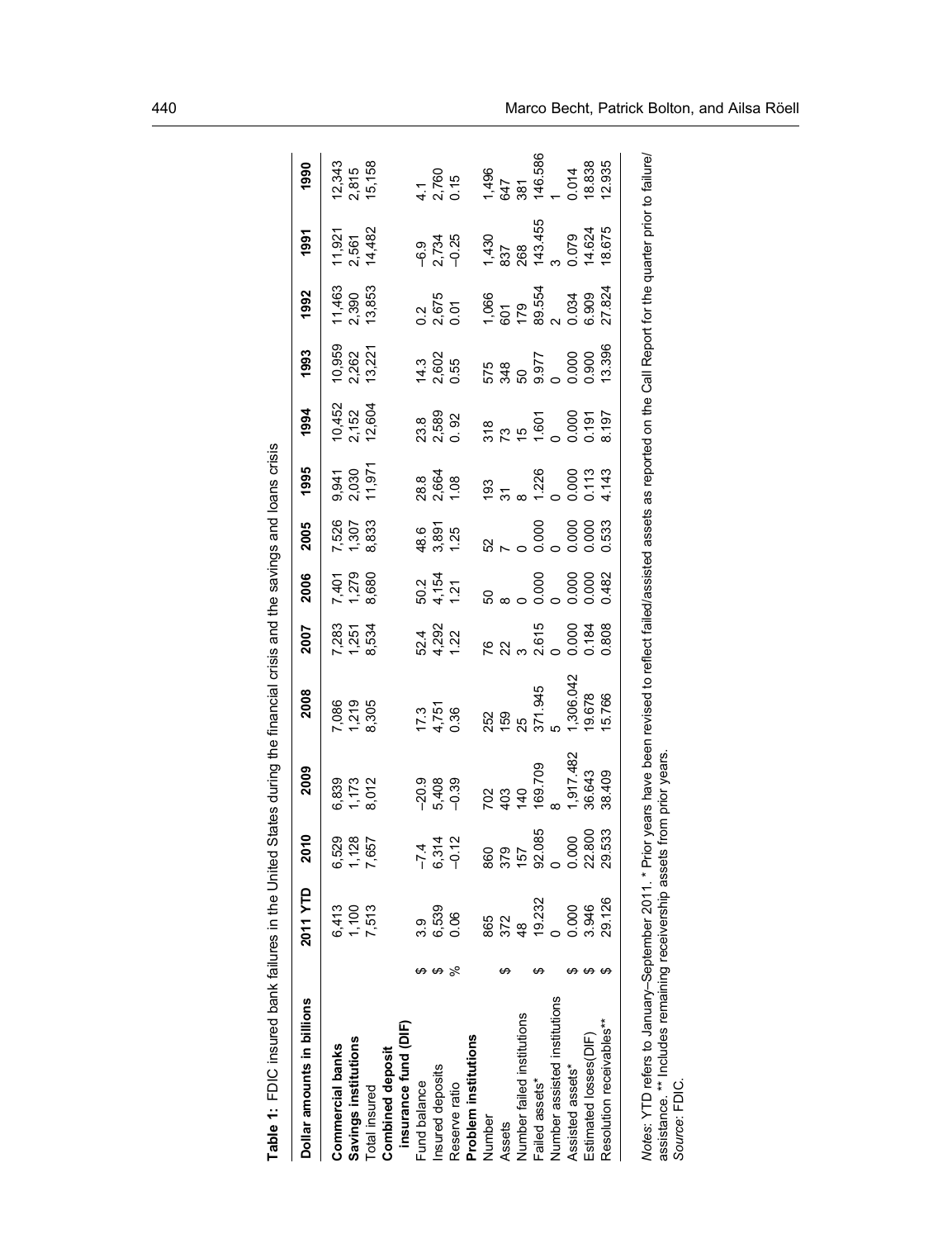| Name of institution                     | <b>State</b> | <b>Investment amount</b> | <b>Repayment by January 2011</b> |
|-----------------------------------------|--------------|--------------------------|----------------------------------|
| Citigroup Inc.                          | <b>NY</b>    | \$25,000,000,000         | Full                             |
| JPMorgan Chase & Co.                    | <b>NY</b>    | \$25,000,000,000         | Full                             |
| Wells Fargo & Company                   | CA           | \$25.000.000.000         | Full                             |
| Bank of America Corporation             | <b>NC</b>    | \$15.000.000.000         | Full                             |
| The Goldman Sachs Group, Inc.           | <b>NY</b>    | \$10.000.000.000         | Full                             |
| Morgan Stanley                          | <b>NY</b>    | \$10.000.000.000         | Full                             |
| <b>Bank of America Corporation</b>      | <b>NC</b>    | \$10.000.000.000         | Full                             |
| The PNC Financial Services Group Inc.   | <b>PA</b>    | \$7.579.200.000          | Full                             |
| US Bancorp                              | MN           | \$6.599.000.000          | Full                             |
| Capital One Financial Corporation       | VA.          | \$3.555.199.000          | Full                             |
| SunTrust Banks, Inc.                    | <b>GA</b>    | \$3.500.000.000          | No                               |
| Regions Financial Corporation           | AL           | \$3.500.000.000          | No                               |
| Fifth Third Bancorp                     | OН           | \$3.408.000.000          | No                               |
| Hartford Financial Services Group, Inc. | <b>CT</b>    | \$3.400.000.000          | Full                             |
| American Express Company                | <b>NY</b>    | \$3.388.890.000          | Full                             |
| BB&T Corp.                              | <b>NC</b>    | \$3.133.640.000          | Full                             |
| The Bank of New York Mellon Corporation | <b>NY</b>    | \$3.000.000.000          | Full                             |
| KeyCorp                                 | OH           | \$2.500.000.000          | No                               |
| CIT Group Inc.                          | <b>NY</b>    | \$2.330.000.000          | No                               |
| Comerica Inc.                           | <b>TX</b>    | \$2.250.000.000          | Full                             |
| <b>State Street Corporation</b>         | MA           | \$2.000.000.000          | Full                             |
| Marshall & Ilsley Corporation           | WI           | \$1.715.000.000          | <b>No</b>                        |
| Northern Trust Corporation              | IL           | \$1.576.000.000          | Full                             |
| Zions Bancorporation                    | UT           | \$1.400.000.000          | <b>No</b>                        |
| <b>Huntington Bancshares</b>            | OH           | \$1.398.071.000          | Full                             |
| SunTrust Banks, Inc.                    | GA           | \$1.350.000.000          | No                               |
| <b>Discover Financial Services</b>      | IL           | \$1.224.558.000          | Full                             |

Table 2: Investments under the TARP capital purchase programme in excess of \$1 billion

Note: In total there were 739 investment recipients.

Source: TARP transactions report for the period ending 19 January 2011.

In the case of Belgium, the Netherlands, and the United Kingdom, the total effective aid granted by July 2009 exceeded 20 per cent of GDP, and in the case of Ireland, 229 per cent (Table 3). In 2010 it became evident that the largest Irish banks were not suffering a liquidity crisis but were actually insolvent. Their recapitalization and guarantee-related losses caused a sovereign debt crisis, resulting in a bailout from the European Union (EU) and the International Monetary Fund (IMF). The Irish banks had previously passed EU-wide stress tests, casting serious doubts on the methodology employed, as well as the resolution procedures employed.

According to the European Commission's data, relatively few banks had received specific assistance between the beginning of the crisis and the end of October 2010, with the largest number of individual aid cases found in Germany, followed by Denmark, the UK, Ireland, and Belgium (Table 4).<sup>1</sup> Bulgaria, the Czech Republic, Romania, and Slovakia did not implement any assistance programmes (Table 3).

<sup>1</sup> The table does not report state aid to the financial sector of European Economic Area (EEA) members Iceland, Norway, and Liechtenstein since this is monitored by the European Free Trade Association (EFTA) and not the European Commission. An investigation into the aid granted for the transformation of the failed Icelandic banks Glitnir, Kaupthing, and Landsbanki into successor banks Islandsbanki, Arion, and NBI (Landsbankinn) was only launched in December 2010.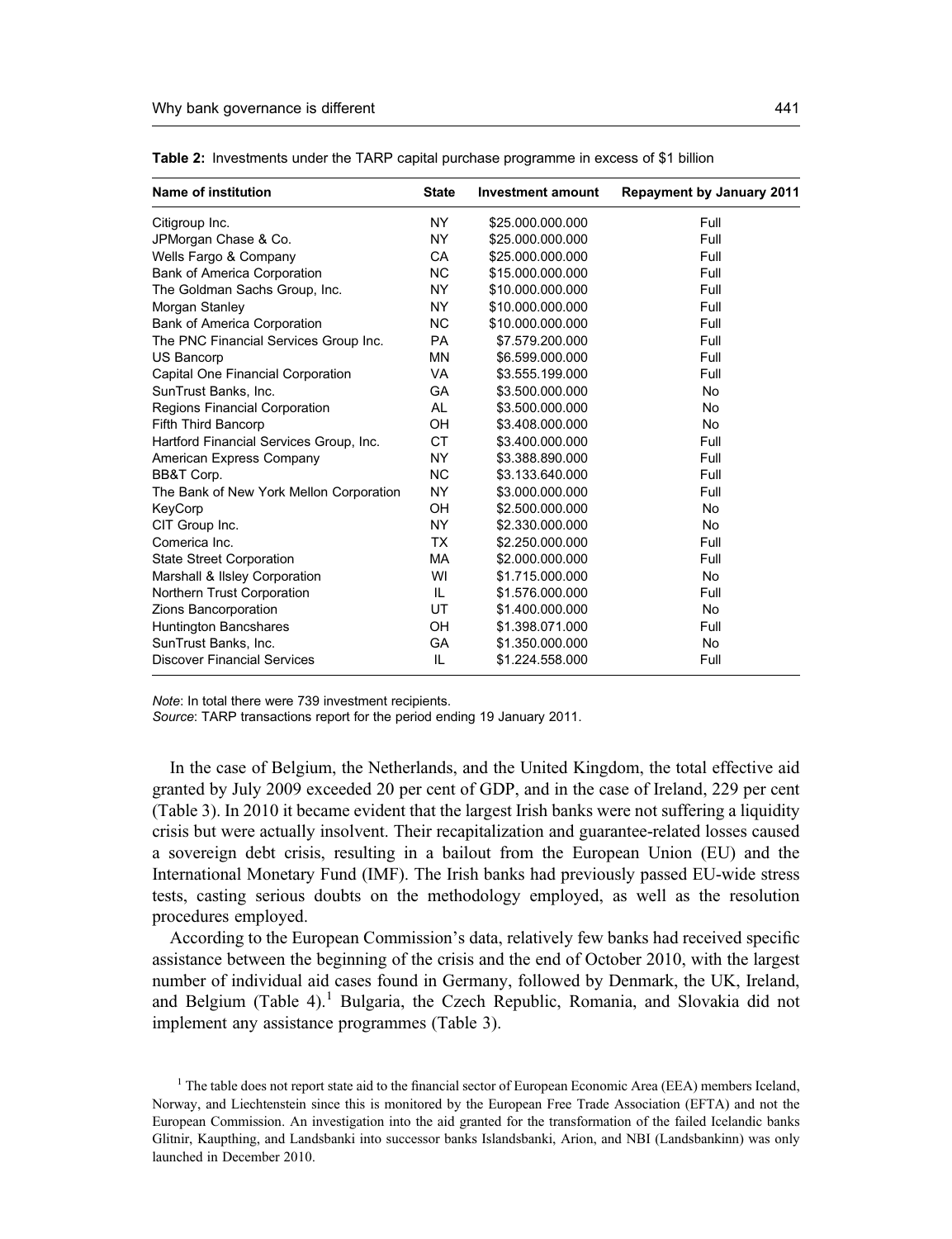| Country         | Capital<br>injections | <b>Guarantees</b><br>on bank<br>liabilities | <b>Relief of</b><br>impaired<br>assets | Liquidity and<br>bank funding<br>support | <b>Total effective</b><br>for all<br>measures | Deposit guarantee<br>scheme (in euro,<br>unless otherwise<br>indicated) |
|-----------------|-----------------------|---------------------------------------------|----------------------------------------|------------------------------------------|-----------------------------------------------|-------------------------------------------------------------------------|
| Austria         | 1.7                   | 5.1                                         | 0.4                                    | 1.5                                      | 8.7                                           | 100%                                                                    |
| Belgium         | 6.1                   | 16.3                                        | 4.2                                    | N <sub>R</sub>                           | 26.7                                          | 100,000                                                                 |
| <b>Bulgaria</b> | 0                     | 0                                           | 0                                      | 0                                        | $\mathbf 0$                                   | 50,000                                                                  |
| Cyprus          | 0                     | 0                                           | 0                                      | 0                                        | 0                                             | 100,000                                                                 |
| Czech Republic  | 0                     | $\Omega$                                    | 0                                      | $\Omega$                                 | $\Omega$                                      | 50,000                                                                  |
| Denmark         | 0.3                   | $\Omega$                                    | 0                                      | 0.3                                      | 0.5                                           | 100%                                                                    |
| Estonia         | 0                     | $\mathbf{0}$                                | 0                                      | 0                                        | 0                                             | 50,000                                                                  |
| Finland         | 0                     | $\Omega$                                    | $\Omega$                               | 0                                        | $\Omega$                                      | 50,000                                                                  |
| France          | 0.8                   | 4.5                                         | 0.2                                    | $\Omega$                                 | 5.6                                           | 70,000                                                                  |
| Germany         | 1.6                   | 7.1                                         | 0.4                                    | 0                                        | 9.1                                           | 100%                                                                    |
| Greece          | 1.5                   | 1.2                                         | 0                                      | 1.8                                      | 4.6                                           | 100,000                                                                 |
| Hungary         | 0.1                   | 0                                           | 0                                      | 2.6                                      | 2.7                                           | 100%                                                                    |
| Ireland         | 4.2                   | 225.2                                       | 0                                      | 0                                        | 229.4                                         | 100%                                                                    |
| Italy           | 0                     | $\mathbf{0}$                                | 0                                      | $\Omega$                                 | $\mathbf 0$                                   | ~103,000                                                                |
| Latvia          | 1.4                   | 2.8                                         | 0                                      | 4.7                                      | 8.9                                           | 50,000                                                                  |
| Lithuania       | 0                     | $\mathbf{0}$                                | 0                                      | 0                                        | $\Omega$                                      | 100,000                                                                 |
| Luxembourg      | 7.9                   | NR.                                         | 0                                      | 0.9                                      | 8.8                                           | 10,000                                                                  |
| Malta           | 0                     | $\Omega$                                    | $\Omega$                               | $\Omega$                                 | $\mathbf{0}$                                  | 100,000                                                                 |
| The Netherlands | 6.4                   | 7.7                                         | 3.9                                    | 7.5                                      | 25.4                                          | 100,000                                                                 |
| Poland          | 0                     | $\mathbf{0}$                                | $\Omega$                               | 0                                        | $\Omega$                                      | 50,000                                                                  |
| Portugal        | 0                     | 3.3                                         | 0                                      | $\Omega$                                 | 3.3                                           | 100,000                                                                 |
| Romania         | 0                     | $\Omega$                                    | 0                                      | 0                                        | 0                                             | 50,000                                                                  |
| Slovakia        | 0                     | 0                                           | 0                                      | 0                                        | 0                                             | 100%                                                                    |
| Slovenia        | 0.4                   | $\Omega$                                    | 0                                      | O                                        | 0.4                                           | 100%                                                                    |
| Spain           | 0                     | 3.2                                         | 0                                      | 1.8                                      | 5                                             | 100,000                                                                 |
| Sweden          | 0.2                   | 8.8                                         | 0                                      | 0                                        | 8.9                                           | 50,000                                                                  |
| United Kingdom  | 2.6                   | 9.5                                         | 0                                      | 14.7                                     | 26.8                                          | 50,000**                                                                |

Table 3: State aid to European banks during the crisis as a percentage of GDP

Notes: NR indicates that the amount was not reported by the member state in its reply to the EFC questionnaire. \*\* The minimum level is £50,000 and in no event less than €50,000. Data from Commission Services. Effective figures are provisional and subject to cross-checking with member states, cut-off date: mid-May. Approved measures, cut-off date: 17 July 2009.

Source: European Commission, DG Competition's review of guarantee and recapitalization schemes in the financial sector in the current crisis, 7 August 2009; [http://ec.europa.eu/competition/state\\_aid/legislation/](http://ec.europa.eu/competition/state_aid/legislation/review_of_schemes_en.pdf) [review\\_of\\_schemes\\_en.pdf](http://ec.europa.eu/competition/state_aid/legislation/review_of_schemes_en.pdf) (Annex 2, p. 13).

The crisis resolution mechanisms in the United States and the European Union proved to be inadequate. In the United States the FDIC handled smaller bank failures, including the sale of Washington Mutual to JPMorgan, efficiently and effectively. However, the FDIC was unable (or not allowed) to deal with the largest cases, such as Citibank. The insurance giant AIG was outside the FDIC's competence, as well as the shadow banking sector. In Europe many member states found themselves incapable of implementing swift resolution. Shareholders in the otherwise bankrupt Fortis Holding and Hypo Real Estate took the Belgian and the German governments to court, arguing that their rights had been violated during the rescues. The Iceland rescue revealed the subtle difference between subsidiaries and branches. Lehman Brothers creditors and staff in London were surprised to learn that all cash balances in London had been transferred to New York the night before the Chapter 11 filing. The UK was fortunate to have updated its legal toolbox after the run on Northern Rock. Indeed, regulation and bank governance had generally not kept up with the growing integration of the European and transatlantic financial systems.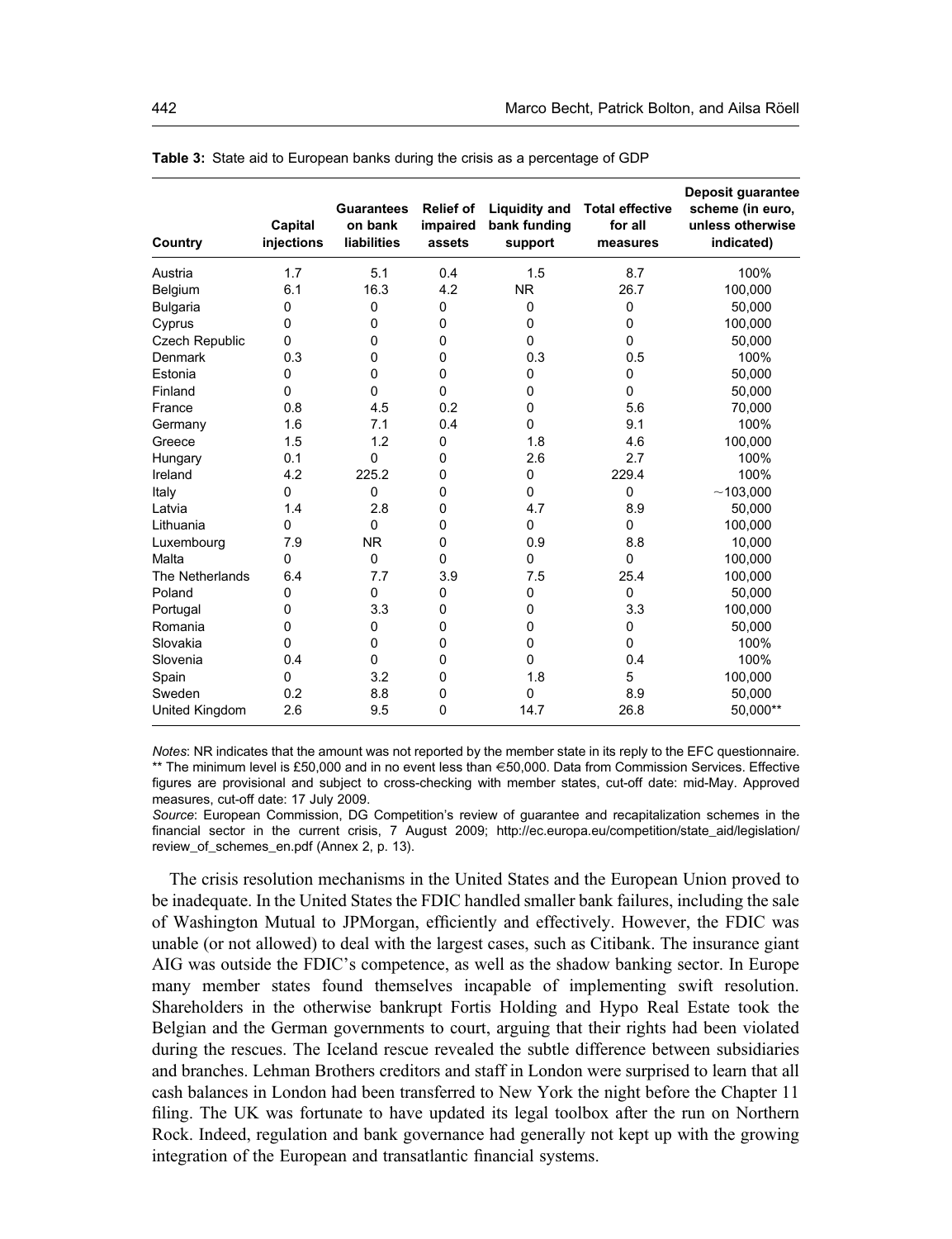| Country         | Institution receiving aid 2008-10         | <b>Note</b>                                                                                      |
|-----------------|-------------------------------------------|--------------------------------------------------------------------------------------------------|
| Austria         | Bank für Arbeit und Wirtschaft (BAWAG AG) | Bailed out first in 2005 when bank was<br>Union owned; bought by private equity<br>fund in 2006  |
| Austria         | Hypo Group Alpe Adria (HGAA)              | Acquired by Bayerische Landesbank from<br>State of Kärnten                                       |
| Austria         | Hypo Tirol Bank                           | Bank owned by state of Tirol that guarantees<br>capital issuance                                 |
| Belgium         | <b>KBC Group</b>                          | Controlled by private outside blockholders                                                       |
| Belgium         | Fortis                                    | Restructured after partial sale                                                                  |
| Belgium         | Dexia                                     | Franco-Belgian group with public-sector<br>clients; restructured                                 |
| Belgium         | Ethias                                    | State controlled cooperative                                                                     |
| Denmark         | Fionia Bank                               | Taken over by the Danish Financial Stability<br>Company (FSC) and sold on                        |
| Denmark         | Roskilde Bank                             | Taken over by National Bank and Private<br>Contingency Association; assets transferred<br>to FSC |
| Denmark         | <b>EBH Bank</b>                           | Taken over by FSC                                                                                |
| Denmark         | Løkken Sparekasse                         | Taken over by FSC and merged with EBH<br>Bank                                                    |
| Denmark         | Eik Bank                                  | Taken over by FSC                                                                                |
| Denmark         | Gudme Raaschou Bank                       | Taken over by FSC                                                                                |
| France          | Caisse d'Épargne / Banque Populaire       | Merger between the two banks                                                                     |
| Germany         | Westdeutsche Landesbank                   | Landesbank                                                                                       |
| Germany         | Landesbank Baden Württemberg              | Landesbank                                                                                       |
| Germany         | Bayerische Landesbank                     | Landesbank                                                                                       |
| Germany         | Hypo Real Estate                          | Had acquired state-controlled Depfa<br>mortgage lender                                           |
| Germany         | <b>HSH Nordbank AG</b>                    | Landesbank                                                                                       |
| Germany         | Commerzbank                               | Widely held; acquired Dresdner Bank from<br>Allianz with significant US exposure                 |
| Germany         | <b>IKB</b>                                | Subsidiary of state controlled KfW                                                               |
| Ireland         | <b>EBS Building Society</b>               | Mutual society without shareholders                                                              |
| Ireland         | Anglo-Irish Bank                          | Widely held bank                                                                                 |
| Ireland         | Allied Irish Bank                         | Widely held bank                                                                                 |
| Ireland         | Bank of Ireland                           | Widely held bank                                                                                 |
| Ireland         | Irish Nationwide Building Society         | Mutual society without shareholders                                                              |
| Latvia          | Parex Bank                                | Nationalization                                                                                  |
| The Netherlands | ING                                       | Widely held bank with significant US<br>exposure                                                 |
| The Netherlands | Aegon                                     | Widely held insurance company with<br>significant US exposure                                    |
| Spain           | Caja Castilla La Mancha                   | Non-listed savings bank                                                                          |
| Sweden          | Carnegie Bank                             | Listed investment bank that was<br>nationalized in 2009                                          |
| United Kingdom  | Northern Rock Plc                         | Mostly online bank that failed after a bank<br>run                                               |
| United Kingdom  | Lloyds Banking Group                      | Widely held bank                                                                                 |
| United Kingdom  | <b>Bradford and Bingley</b>               | Widely held bank after demutualization                                                           |
| United Kingdom  | Dunfermline Building Society              | Mutual society without shareholders                                                              |
| United Kingdom  | Royal Bank of Scotland                    | Widely held bank                                                                                 |

Table 4: European banks receiving specific state aid, 2008–10

Source: European Commission DG Competition, State Aid Database.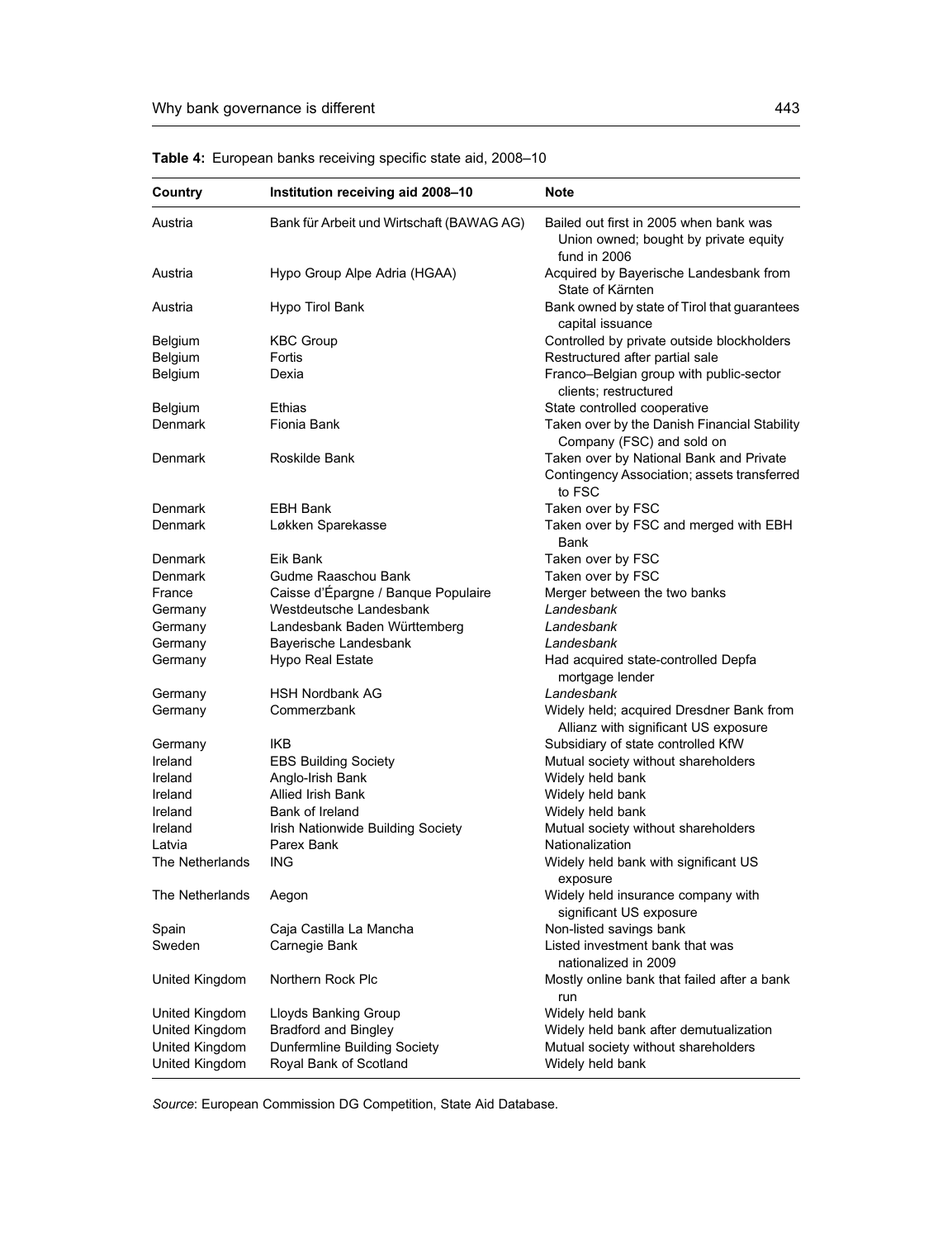The attitude of governments towards rescued banks was similar across countries. The new government equity holdings were administered in a passive way and governments refused to get involved in the governance of individual banks as a majority shareholder (with the exception of general restrictions on remuneration and pay-out policies imposed during the recapitalization). The role of the government, or bondholders after a bail-in, as a shareholder in a rescued bank is an important issue to explore but is beyond the scope of this paper.

Is there a link between bank governance, leverage, risk-taking, and bank failure? The empirical answer is not self-evident. The list of institutions that failed, or only survived because they received assistance from the state, is heterogeneous. It involves real estate investment trusts, insurance companies, savings banks, commercial banks, investment banks, and banking conglomerates. Most failed institutions were organized as stock corporations, but some were mutual banks or credit unions. Most stock corporations were widely held, but some had large outside shareholders. In Europe, many of the failed institutions were owned and/or controlled by the state. In some countries almost the entire banking sector collapsed, in other countries (Canada is a notable example) no banks failed at all.

The sources of losses and the reasons for failure also vary across countries and institutions. Among the worst affected were those that participated directly in the origination and/or distribution of asset-backed securities and derivative products. Banks that invested heavily in these securities also suffered; these included the US credit unions and many European banks. Several banks had made or were in the process of making corporate acquisitions, at what turned out to be disastrously high prices. Northern Rock in the UK had expanded aggressively by reducing staff in branches and taking deposits through the internet. In an uncertain environment a computer problem on the weekend and the photo of a queue outside an understaffed branch caused a bank run. Regular mortgage lenders in Denmark, Ireland, Spain, the United Kingdom, and the United States were badly affected by the local fall in house prices. Many institutions were simply caught in the general liquidity squeeze and the oncoming recession. In short, most failures were due to a combination of factors.

### III. What is different about bank governance: the theory

The nature of banks' activities presents unique challenges that need to be addressed by their governance mechanisms. This section explores some of the specificities of financial intermediation and their implications for corporate governance.

A crucial function performed by commercial banks—and, increasingly in recent years, by the shadow banking sector as well—is *maturity transformation*: using the very liquid shortterm demand deposits and wholesale funds desired by investors to invest in risky, illiquid projects with a distant pay-off horizon. The role played by banks in this process involves (i) reducing risk by putting together a diversified loan and investment portfolio, and (ii) bearing the cost of generating the information needed to select and monitor the projects in which money is invested. As formalized in the seminal analysis of Diamond and Dybvig (1983), the maturity mismatch leaves banks open to *liquidity risk* in the form of bank runs: even when the bank's underlying business is fundamentally sound, mass withdrawal of short-term funding may necessitate premature liquidation of long-term investment projects. Deposit insurance is a means to discourage such concerted withdrawals of deposits and short-term funding from banks that would otherwise be solvent.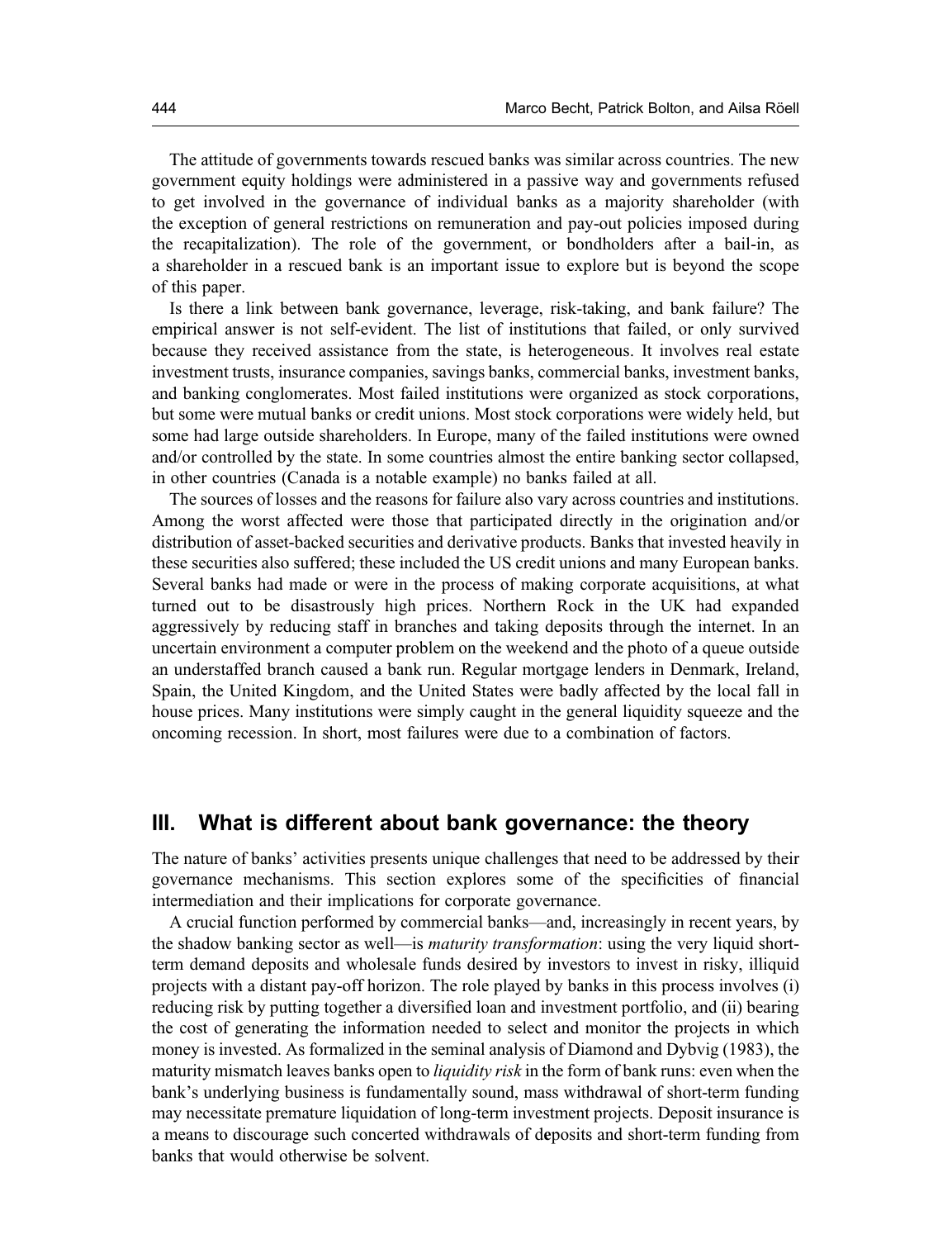This begs the question of why financial intermediaries do not use more long-term funding to mitigate the maturity mismatch problem. The root cause of the problem lies in the very nature of the business, which is fast moving, *risky, and opaque*, so that it is very difficult to ensure through bond covenants or other means of monitoring that creditors' money is not put at undue risk. Banks are in the business of taking risks; they can take on risk quickly and easily; they can mask, to some extent, how much risk they take. Their portfolios are often illiquid and hard-to-value, their positions shift rapidly, and their assets and liabilities can be extremely complex. This compromises the availability of long-term funding, be it debt or equity.

Thus long-run debt is much less commonly used to fund operations than short-run debt. Shareholder–creditor conflicts are potentially important and risk-shifting, in particular, is a major concern, especially in bad times when the going-concern value of the bank is low and its management is tempted to 'gamble for resurrection'; a numerical example is given in Appendix I, while a real-world case of risk-shifting is that of subprime lender New Century Financial, which significantly increased its exposure to risk as its financial situation deteriorated, as documented by Landier et al. (2010). Normally short-term funding curtails risk-shifting because funding quickly dries up when a financial institution reaches the point of insolvency. But with government deposit insurance, this disciplinary effect is absent and needs to be replaced by regulatory monitoring and intervention; a hard-won lesson from the savings and loan (S&L) crisis of the late 1980s, when troubled S&Ls gambled heavily by investing in junk bonds, which hugely increased the ultimate cost to taxpayers. Capital requirements for FDIC-insured institutions were tightened considerably in the wake of that crisis, but attention to the problem waned over time (Morgenson and Rosner, 2011).

The same reason—balance sheet opacity—that pushes banks to rely disproportionately on short-term debt, also induces them to minimize their reliance on outside equity. The tax advantages of debt finance and the effective government subsidy to the use of debt—both via explicit deposit insurance and in the form of less clearly delineated implicit guarantees—are added reasons why banks economize on equity capital even in normal times. In bad times, shareholder–bondholder conflicts mean that firms will not or cannot obtain equity capital altogether—a problem known as debt overhang. For example, at the helm at Lehman Bros, Dick Fuld had ample opportunity to raise additional equity in the year before its demise, but dithered until June 2008, raising too little capital, too late (see Ross Sorkin (2009) for a detailed account). In Appendix II we provide a numerical example of debt overhang that illustrates how a firm that approaches insolvency will be unwilling to shore up its capital, and, if the situation worsens any further, unable to do so.

What this means for corporate governance is that not only shareholders but also depositors, other creditors, transaction counterparties, and, in most countries, also the taxpayers, are at risk from banks' activities. It follows that mechanisms should be in place to protect not just the interests of shareholders (the primary focus of much of the literature on corporate governance, surveyed in Becht et al. (2007)) but also the interests of these other constituencies. Proposals to address these concerns by either empowering stakeholders or limiting their exposure include enhanced capital adequacy regulations, intervention powers for deposit insurers, the proposed 'Volcker rule' that limits proprietary trading by depositinsured institutions, as well as calls to reduce the size of banking behemoths that are 'too big to fail', possibly through the reinstatement of the Glass–Steagall separation of investment and commercial banking.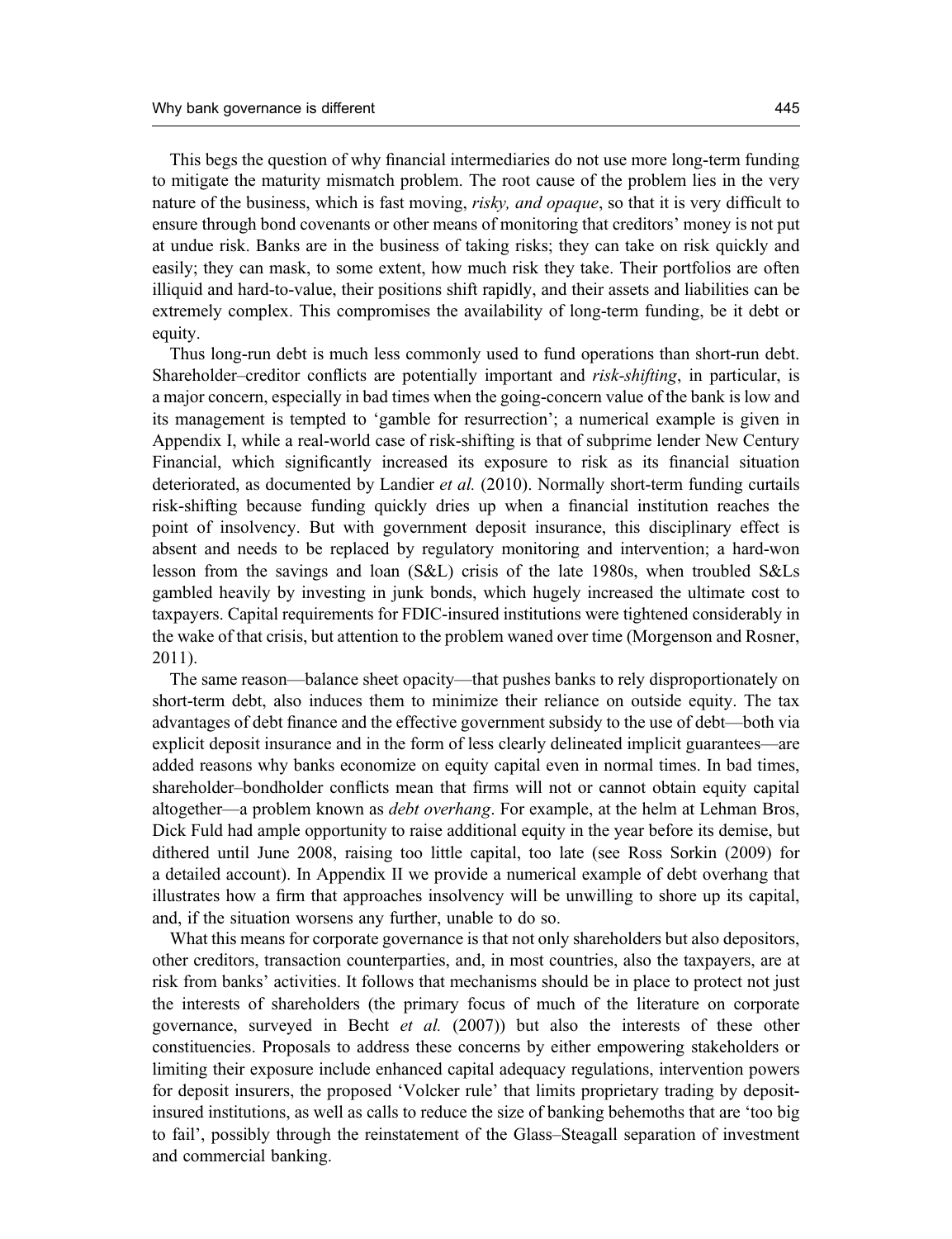#### (i) Compensation in banks

There are important caveats to the standard model of incentive compensation when applied to the financial services industry. The first caveat is the absence of leverage. The standard theory refers to an all-equity firm with no debtholders, a feature it shares with most other compensation theories that are normally discussed in corporate governance. But banks are highly leveraged organizations. When managers are rewarded with stock grants they have a conflict of interest with debtholders, just like any other bank shareholders. The fear of loss of human capital or reputation might make managers less inclined to take risks than ordinary shareholders. But the combination of leverage with the other caveats discussed below makes it more likely that bank executives have an incentive to take more risks than is desirable.

A second caveat to the standard theory is the absence of endogenous choice of risk or volatility of earnings. In standard models there is no link between incentives and risk-taking, a central feature of a reward model for banks.

The third caveat is the assumption of market completeness, which precludes asset bubbles. House price bubbles have been a major feature of the crisis in the United States, the United Kingdom, Ireland, Spain, Denmark, and some parts of Eastern Europe. A policy relevant theory of pay in banks should therefore allow for bubbles. Bolton et al. (2006) introduce a model of financial markets that relies on the idea that investors have fundamentally different sets of opinions, making them disagree about the fundamental value of a company, or another type of asset. Bubbles can develop because optimists will buy stocks and short sales constraints will prevent the pessimists from betting against that stock. The stock (or house, or mortgage-backed security) is held most often by optimists. The bubble is generated by the idea that an optimist hopes to be able to sell to someone who is even more optimistic than him- or herself. Investors do not look at fundamental value but at how opinions evolve over time, taking into account what other investors will think in the future. The bubble bursts when the most optimistic optimists are unable to find a buyer.

Allowing for the endogenous choice of volatility or risk and putting together bubbles with volatility choice easily generates incentives towards excess risk-taking, even for an all-equity firm. Investors try to maximize the fundamental value of the firm, but they also want to maximize the speculative option value, the option to be able to sell to a more optimistic investor. Since option value is strictly increasing with volatility, shareholders and managers owning shares have an incentive to increase volatility.

#### (ii) Rewarding beta

The problem of rewarding bankers is similar to that debated in the mutual fund literature, where there has been a long-time quest for rewarding alpha rather than beta, the sensitivity of fund returns with respect to the relevant market. Mutual fund managers should not be rewarded for market movements, but for their 'contribution to alpha', the intrinsic performance of the fund. In practice, bank CEOs are awarded with 'at the money' options. These options are not indexed to any measure of a market portfolio, or some other benchmark. Without correcting for beta, very large and positive stock price returns might be purely driven by very high loading on beta. In a boom phase a high beta bank will, by definition, outperform the market. The CEO will have an incentive to increase the sensitivity of the bank's performance to the market, which is not very difficult. The CEO will be managing the bank for a relatively short period of time and will retire or vest his or her options, or stock, before the boom is over.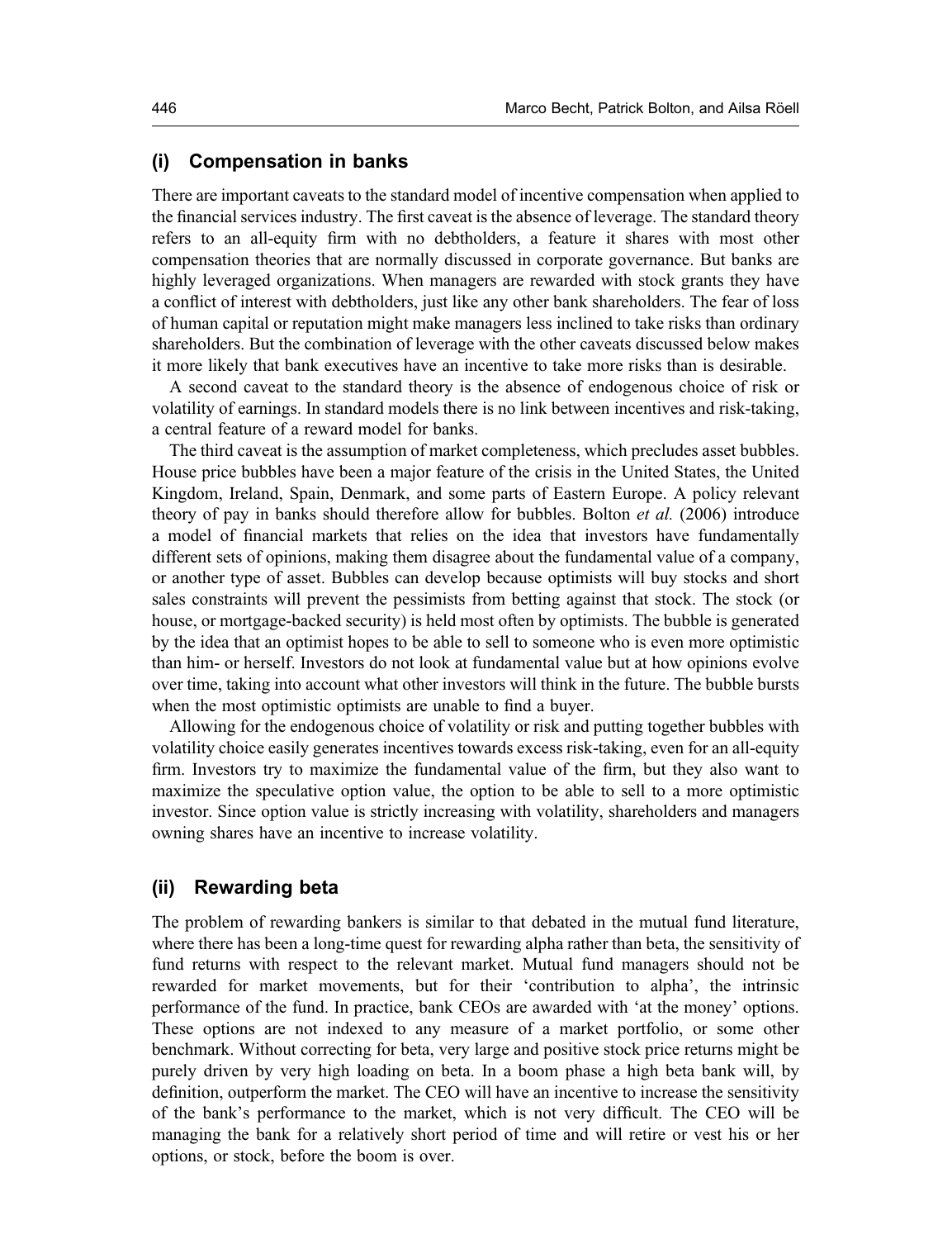The situation is even worse with bonuses tied to absolute performance. Bonuses are pure cash payouts. Restricted stock, or options that convert to restricted stock, are a contribution to the bank's capital, at least during the time they cannot be sold. We now have solid empirical evidence that there was a strong link between total cash payouts for senior executives and risk-taking at US banks in the run-up to the crisis.

Are there alternative remuneration schemes that align executive incentives more effectively with creditors and deposit insurers? Bolton et al. (2010) develop a model that proposes to link executive compensation to leverage. In the model, the shareholders of a leveraged institution will provide CEOs with monetary incentives to take excessive risk. To avoid this problem, the authors propose to link executive pay not just to stock price performance, but also to a measure of default risk. In particular, they propose to link pay to the credit default swap (CDS) spread of the bank relative to the average CDS spread for a basket of banks. To the extent that the CDS spread deviates, being larger or smaller than the average, the CEO is rewarded or penalized.

### IV. Bank governance is different: the evidence

Bank governance is different in theory. Is it also different in practice? We review the latest empirical studies that explore the link between corporate governance characteristics of financial institutions and how they fared during the financial crisis. We look at the 'usual suspects' in corporate governance: boards and ownership concentration. We then turn to executive pay and internal controls.

### (i) Boards

Post-Enron reforms in the United States imposed substantial changes on corporate boards. In 2003 the New York Stock Exchange (NYSE) and NASDAQ altered their listing rules, requiring domestic US issuers to appoint a majority of independent directors to the board and to establish audit, nominating, and compensation committees composed entirely of independent directors by the end of 2004. Outside the United States similar, though nonbinding, recommendations were made through corporate governance codes. There were also recommendations to reduce board size and appoint directors with enough free time. The Basel recommendations on bank governance issued in 2006 endorsed these measures but also emphasized qualifications: 'Board members should be qualified for their positions, have a clear understanding of their role in corporate governance and be able to exercise sound judgement about the affairs of the bank (Principle 1).' Basel also extended the concept of independence to mean independent from management and from large shareholders, including the state.

How did banks respond? A recent study of international bank boards (Ferreira et al., 2010) confirms that the average US bank holding company board became smaller, and had more independent, less busy, and somewhat less competent directors (Table 5). US banks always exceeded the NYSE independence requirement: The percentage of independent directors was already 51 per cent in 2000 but increased further to 67 per cent in 2007. The average board size decreased from 15 to 11.6 members. The average bank board outside the United States did not adopt the US reforms. The number of independent directors was consistently smaller than 50 per cent, boards were larger than in the US and populated by directors with more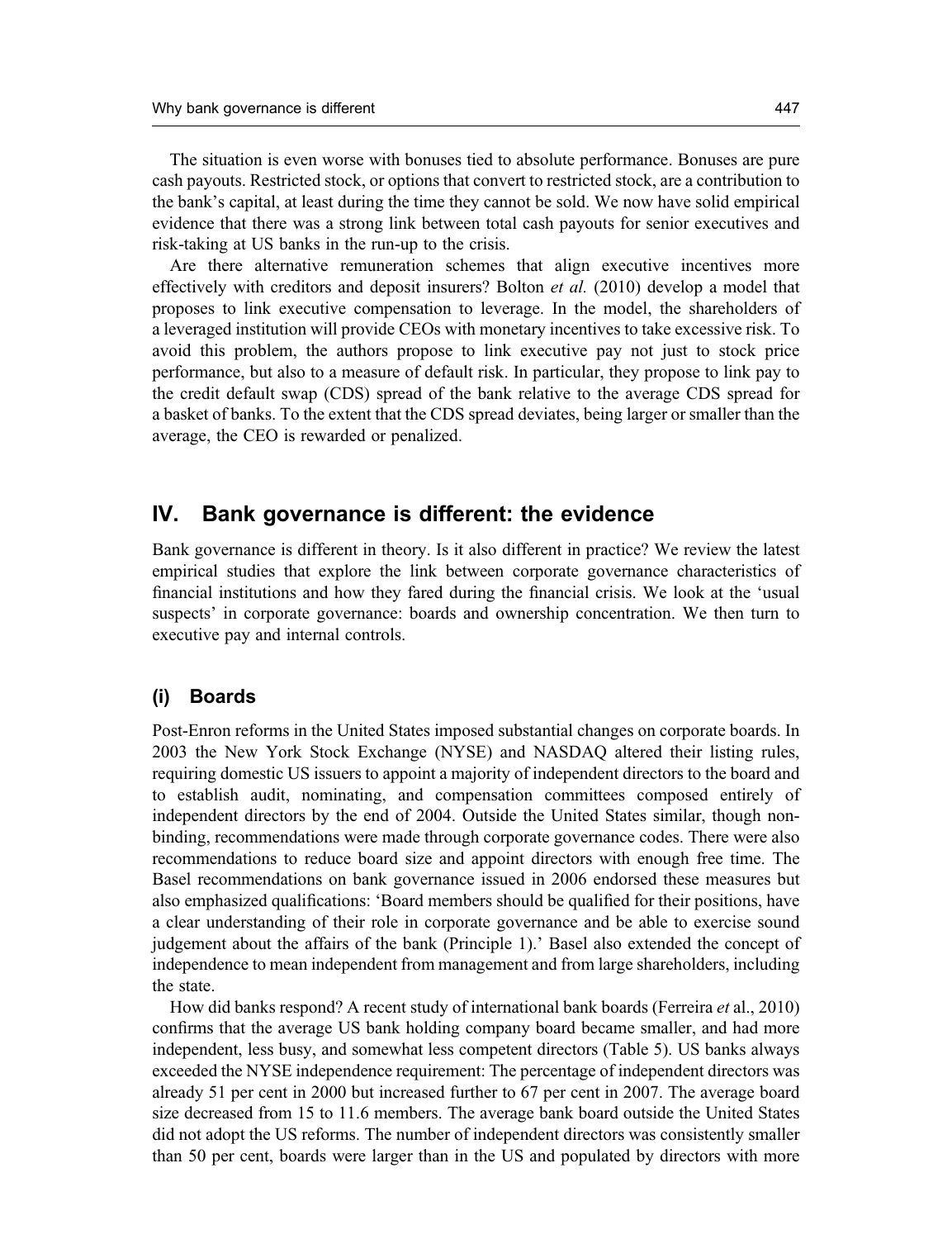| Year | <b>Mean board size</b>                      | <b>Independent directors</b><br>as % of all directors | Mean % of outside<br>directors with previous<br>banking experience | Mean of average<br>number of board<br>appointments of<br>outside directors |
|------|---------------------------------------------|-------------------------------------------------------|--------------------------------------------------------------------|----------------------------------------------------------------------------|
|      | Panel 1 : All banks ( $N = 718$ )           |                                                       |                                                                    |                                                                            |
| 2000 | 15.0                                        | 41                                                    | 29                                                                 | 3.6                                                                        |
| 2001 | 14.8                                        | 44                                                    | 28                                                                 | 3.5                                                                        |
| 2002 | 14.4                                        | 49                                                    | 28                                                                 | 3.6                                                                        |
| 2003 | 12.4                                        | 62                                                    | 23                                                                 | 3.0                                                                        |
| 2004 | 11.9                                        | 66                                                    | 21                                                                 | 2.9                                                                        |
| 2005 | 11.7                                        | 67                                                    | 21                                                                 | 2.9                                                                        |
| 2006 | 11.6                                        | 67                                                    | 21                                                                 | 2.9                                                                        |
| 2007 | 11.7                                        | 65                                                    | 23                                                                 | 2.9                                                                        |
| 2008 | 11.7                                        | 63                                                    | 24                                                                 | 2.9                                                                        |
|      | Panel 2 : United States banks ( $N = 500$ ) |                                                       |                                                                    |                                                                            |
| 2000 | 13.7                                        | 51                                                    | 21                                                                 | 2,8                                                                        |
| 2001 | 13.7                                        | 55                                                    | 22                                                                 | 2,8                                                                        |
| 2002 | 13.1                                        | 62                                                    | 22                                                                 | 2,8                                                                        |
| 2003 | 11.4                                        | 69                                                    | 20                                                                 | 2,5                                                                        |
| 2004 | 11.2                                        | 72                                                    | 18                                                                 | 2,5                                                                        |
| 2005 | 10.8                                        | 73                                                    | 17                                                                 | 2,5                                                                        |
| 2006 | 10.7                                        | 74                                                    | 18                                                                 | 2,5                                                                        |
| 2007 | 10.7                                        | 74                                                    | 18                                                                 | 2,5                                                                        |
| 2008 | 10.6                                        | 73                                                    | 20                                                                 | 2,5                                                                        |
|      | Panel $3:$ Non-US banks ( $N = 218$ )       |                                                       |                                                                    |                                                                            |
| 2000 | 17.0                                        | 25                                                    | 41                                                                 | 4.9                                                                        |
| 2001 | 16.6                                        | 27                                                    | 37                                                                 | 4.6                                                                        |
| 2002 | 16.4                                        | 30                                                    | 37                                                                 | 4.8                                                                        |
| 2003 | 16.1                                        | 34                                                    | 36                                                                 | 4.8                                                                        |
| 2004 | 15.4                                        | 40                                                    | 35                                                                 | 4.7                                                                        |
| 2005 | 15.5                                        | 39                                                    | 36                                                                 | 4.6                                                                        |
| 2006 | 15.3                                        | 40                                                    | 36                                                                 | 4.6                                                                        |
| 2007 | 15.2                                        | 36                                                    | 37                                                                 | 4.4                                                                        |
| 2008 | 15.0                                        | 35                                                    | 38                                                                 | 4.0                                                                        |

Table 5: Evolution of bank board composition, 2000–8

Source: Ferreira et al. (2010).

outside appointments. However, a larger percentage of directors had previous banking experience (36 per cent compared to 18 per cent in the United States in 2006).

Looking across countries, board independence did not prevent failure in the US, the UK, and Ireland, but at the same time it did not undermine stability in Canada and India (Ferreira et al., 2010, Table III). Independence does, however, correlate with losses at the bank level. Erkens et al. (2010) regress stock performance and write-downs during the crisis on the percentage of independent directors across a heterogeneous sample of 296 banks, $^{2}$  finding that independence was associated with greater shareholder losses, even when controlling for other factors, such as institutional ownership.<sup>3</sup> Beltratti and Stulz (2011) only look at deposittaking banks. They find that banks with more shareholder-friendly boards, measured by

 $2$  The sample is skewed toward the US (125 banks); larger countries include Germany (19 banks), Italy (19), the UK (17), and Switzerland (15).  $3^3$  The study reports more independence for non-US boards than Ferreira *et al.* (2010).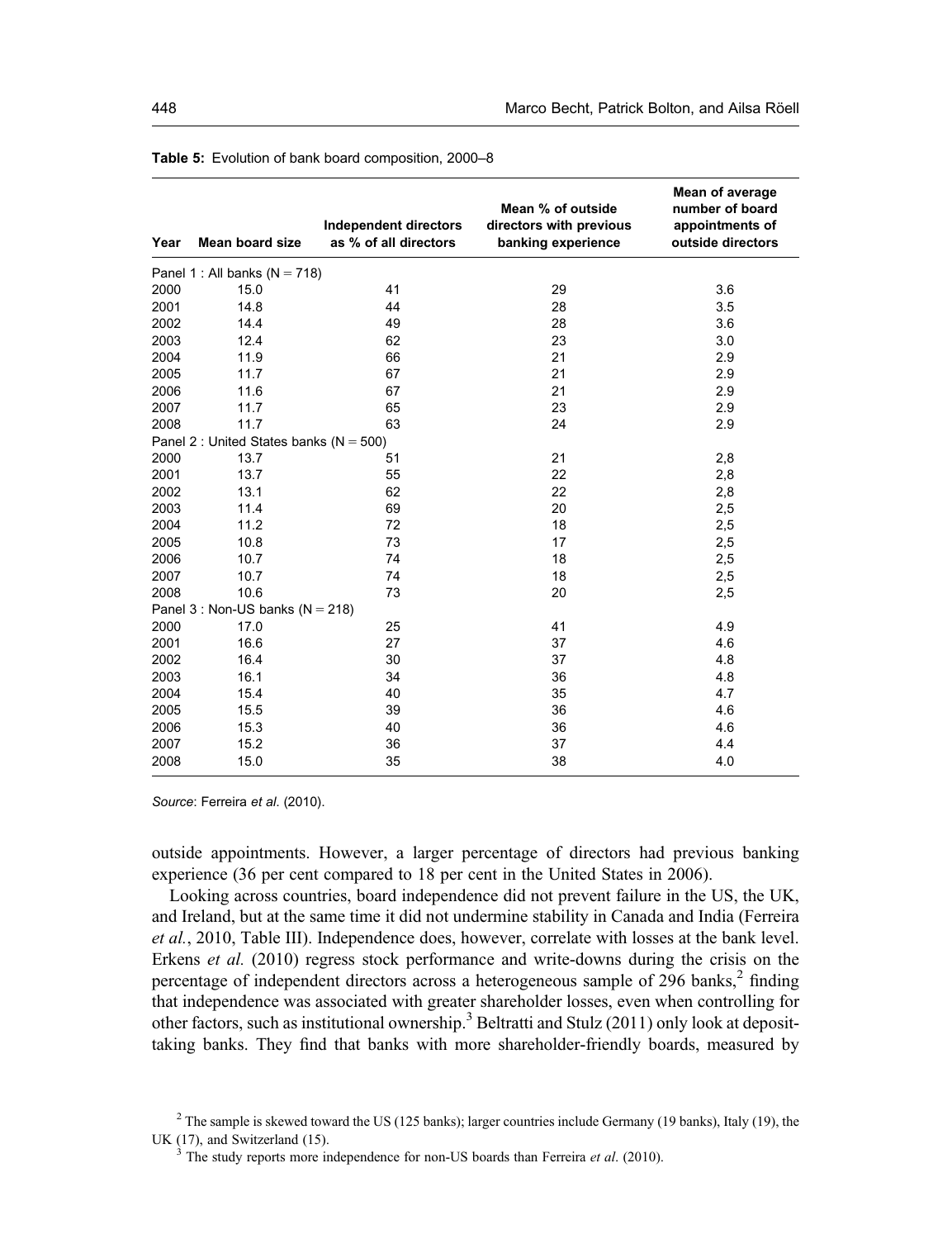aggregated scores for meeting minimum standards for 'good-governance' attributes relating to board independence, composition of committees, size, transparency, and conduct, as defined by Institutional Shareholder Services, fared distinctly worse during the crisis. The sample is more comparable across banks, but smaller (98 large deposit-takers), so country effects outside the US are poorly identified.

Indeed, cross-country studies control imperfectly for interactions between board independence and local institutions, potentially biasing the results. Minton *et al.* (2010) avoid this problem by studying a large sample of US commercial banks (75 per cent), savings and loans associations ( $\sim$ 23 per cent), and investment banks (2 per cent) from 2003 to 2008. They confirm that board independence is associated with poor stock performance and decreases in market-to-book ratios during the crisis. However, for the pre-crisis period (2003–6) board independence has an insignificant impact on risk-taking in large commercial banks. Interestingly, there is a strong positive relation with the percentage of independent financial experts on the board: 'this result is ... more generally consistent with a more financially knowledgeable board having a better understanding of more complex investments and potentially encouraging bank management to increase their risk taking' (p. 24).<sup>4</sup> But direction of causality could plausibly be the reverse: perhaps banks that wanted to take more risk appointed independent directors with more financial expertise (Mehran *et al.*, 2011).

Evidence from Europe suggests that the boards of failed institutions did not understand what some employees of the bank were doing. In Germany and Spain board incompetence correlates very strongly with losses incurred during the crisis at state-controlled Landesbanken (Hau and Thum, 2009, see Figure 1) and state- or church-dominated  $Cajas$  (Cunat and Garicano, 2010). These studies seem to contradict the US findings.

The contradiction illustrates the limitations of regression analysis as a basis for policy recommendations, particularly across countries. The regression analysis from Germany is consistent with the latest interview 'evidence': the underpaid and insufficiently qualified bankers at IKB and the Landesbanken were no match for highly motivated bond salesmen from London and New York (Lewis, 2011). However, forensic analysis by Ernst & Young into the demise of Sachsen LB on behalf of its owner, the Land, squarely blamed the management: the board had not been informed about the deteriorating situation of the bank's Irish conduits. Board members never had a chance to show their (in)competence.<sup>5</sup> In contrast, the board and the management of New Century Financial appear to have acted quite deliberately. A number of directors and executives told the bankruptcy examiner that they did not focus 'on whether borrowers could meet their obligations under the term of the mortgage', but 'whether the loans New Century originated could be initially sold or securitized in the secondary market' (Missal, 2008, p. 4). In sum, board competence appears to be a necessary condition for avoiding Landesbanken and Cajas type problems, but financially experienced boards must also be given the right incentives to dissuade them from taking excessive risks.

<sup>4</sup> Fernandes and Fich (2009) present contradictory evidence; they find that the likelihood of failure and/or of receiving bailout funds was smaller when banks had boards with more financial expertise. Minton et al. (2010, p. 6) conjecture that differences in variable definition and/or sample composition might explain the inconsistency. <sup>5</sup> Christian Geinitz, 'Gutachter kritisieren Vorstand scharf', [FAZ.net,](http://FAZ.net) 11 March 2008.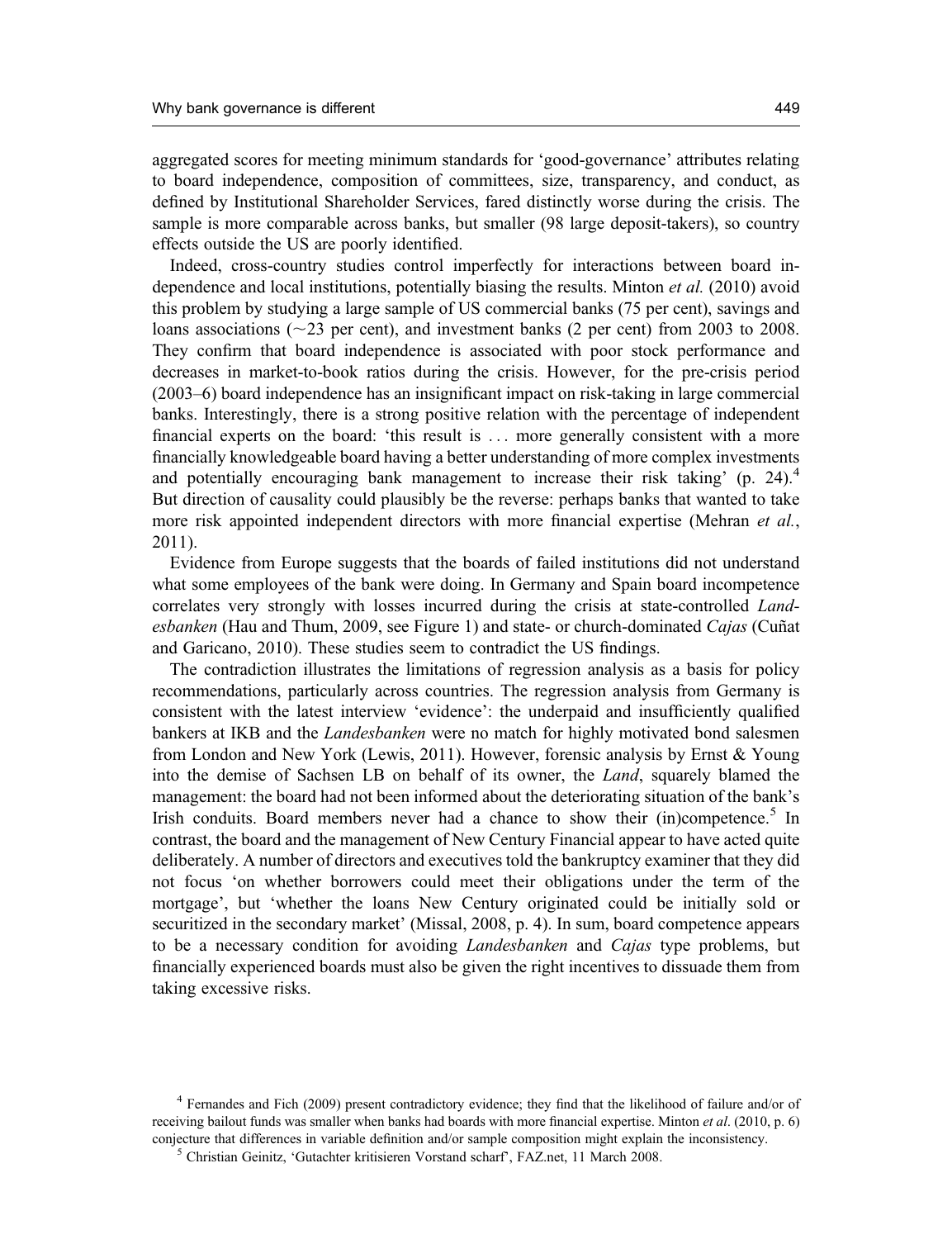

Figure 1: Directors' financial competence and losses for German banks

Notes: BHY: Berlin-Hannoversche Hypothekenbank; BLB: Bayern LB; COM: Commerzbank; DB: Deutsche Bank; DEK: Dekabank; DEX: Dexia Kommunalbank Deutschland; DG: Deutsche Genossenschafts-Hypothekenbank; DRS: Dresdner Bank; DZ: DZ Bank; EUH: Eurohypo; HEL: Helaba; HRE: Hypos Real Estate; HSH: HSH Nordbank; HVB: HVB Group; KfW: KfW Bankengruppe; LBB: Landesbank Berlin; LBW: LBBW; LRP: LRPLandesbank Rheinland-Pfalz; NLB: Nord LB; PB: Postbank; SLB: Sachsen LB; SOP: Sal. Oppenheim Jr & Cie; WGZ: WGZ Bank AG Westdeutsche Genossenschafts-Zentralbank; WLB: WestLB. Source: Hau and Thum (2009).

#### (ii) Ownership and control

Did concentrated shareholders encourage managers to take on more risk and/or more leverage? We review the available evidence on institutional ownership, blockholders (including state ownership), and ownerless banks. There is one piece of convincing evidence that institutional shareholders did not oppose risk-taking, but no direct evidence that they encouraged it. Previous work suggesting that blockholder ownership outside the United States was associated with bank instability has been called into question by the crisis.

The available evidence is indirect and comes from studies that correlate the percentage of institutional ownership with risk-taking and/or shareholder returns, while controlling for other governance variables. Two studies (Beltratti and Stulz, 2010; Erkens et al., 2010) find a positive relationship. The findings are consistent with the theories we discussed in the earlier section, but not conclusive.

In the US there is an active debate about how much influence institutional shareholders have on corporate policy. Institutional activism through shareholder proposals is notoriously ineffective (Karpoff, 2001). Hedge-fund activism is more effective (Brav et al., 2009) but in 2000–8 was rarely targeted at banks (Becht *et al.*, 2011). In the United Kingdom, institutional shareholders can have substantial influence on directors and boards, but such influence is often exercised in private (Becht et al., 2008). There is also evidence from parliamentary hearings on the absence of formal shareholder dissent at UK banks. This includes advisory votes on executive pay that were phased in during the pre-crisis years and non-existent in the United States (Table 6). If there had been private dissent it is likely that institutional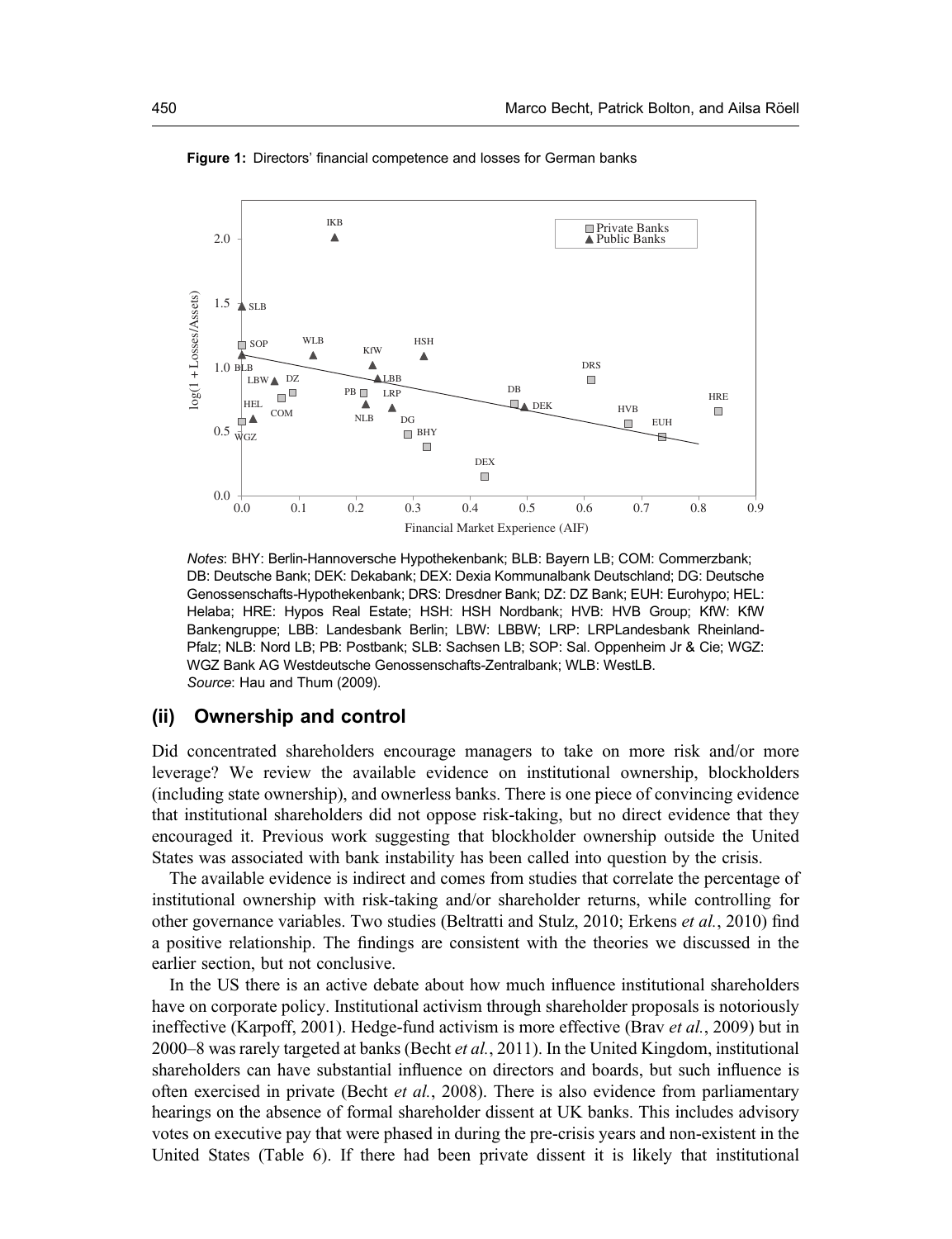|               | Direct          | or election dissent<br>tes (average) %<br>ğ |            |                          | Long-term incentive arrangements<br>dissent votes (average) % |                   |                                 | Remuneration report dissent<br>votes (average) %                                                                                                                                                                                                                                                                                                                                                                                                         |                   |
|---------------|-----------------|---------------------------------------------|------------|--------------------------|---------------------------------------------------------------|-------------------|---------------------------------|----------------------------------------------------------------------------------------------------------------------------------------------------------------------------------------------------------------------------------------------------------------------------------------------------------------------------------------------------------------------------------------------------------------------------------------------------------|-------------------|
| Tear          | <b>IK</b> banks | FTSE100                                     | Difference | UK banks                 | FTSE100                                                       | <b>Difference</b> | <b>UK</b> banks                 | FTSE100                                                                                                                                                                                                                                                                                                                                                                                                                                                  | <b>Difference</b> |
|               |                 |                                             |            |                          |                                                               |                   |                                 |                                                                                                                                                                                                                                                                                                                                                                                                                                                          |                   |
|               |                 |                                             |            | 294474053809204474053800 |                                                               |                   | <b>ΜΑΚΑΥΡ ΘΟΘ</b><br>ΚΚΚΚΥΡ ΘΟΘ | $\leq \frac{1}{2} \text{ or } \frac{1}{2} \text{ or } \frac{1}{2} \text{ or } \frac{1}{2} \text{ or } \frac{1}{2} \text{ or } \frac{1}{2} \text{ or } \frac{1}{2} \text{ or } \frac{1}{2} \text{ or } \frac{1}{2} \text{ or } \frac{1}{2} \text{ or } \frac{1}{2} \text{ or } \frac{1}{2} \text{ or } \frac{1}{2} \text{ or } \frac{1}{2} \text{ or } \frac{1}{2} \text{ or } \frac{1}{2} \text{ or } \frac{1}{2} \text{ or } \frac{1}{2} \text{ or } \$ |                   |
|               |                 |                                             |            |                          |                                                               |                   |                                 |                                                                                                                                                                                                                                                                                                                                                                                                                                                          |                   |
|               |                 |                                             |            |                          |                                                               |                   |                                 |                                                                                                                                                                                                                                                                                                                                                                                                                                                          |                   |
|               |                 |                                             |            |                          |                                                               |                   |                                 |                                                                                                                                                                                                                                                                                                                                                                                                                                                          |                   |
|               | n 60<br>n 60    |                                             |            |                          |                                                               |                   |                                 |                                                                                                                                                                                                                                                                                                                                                                                                                                                          |                   |
|               |                 | $4.79$<br>$-7.5$                            |            |                          |                                                               |                   |                                 |                                                                                                                                                                                                                                                                                                                                                                                                                                                          |                   |
|               |                 |                                             |            |                          |                                                               |                   |                                 |                                                                                                                                                                                                                                                                                                                                                                                                                                                          |                   |
|               |                 | $\frac{6}{1}$                               |            |                          |                                                               |                   |                                 |                                                                                                                                                                                                                                                                                                                                                                                                                                                          |                   |
|               |                 | $\frac{6}{1}$                               |            |                          | $\frac{8}{10}$                                                |                   |                                 |                                                                                                                                                                                                                                                                                                                                                                                                                                                          |                   |
|               |                 | $\overline{6}$                              |            |                          |                                                               |                   | 7.6<br>10.6                     |                                                                                                                                                                                                                                                                                                                                                                                                                                                          |                   |
| verage period |                 | $\frac{8}{2}$                               |            |                          | 7.8<br>9.2                                                    |                   | 8.5                             |                                                                                                                                                                                                                                                                                                                                                                                                                                                          |                   |
|               |                 |                                             |            |                          |                                                               |                   |                                 |                                                                                                                                                                                                                                                                                                                                                                                                                                                          |                   |
|               |                 |                                             |            |                          |                                                               |                   |                                 |                                                                                                                                                                                                                                                                                                                                                                                                                                                          |                   |

Table 6: Formal shareholder dissent in the UK Table 6: Formal shareholder dissent in the UK *Note:* The table shows the percentage of dissenting votes in (binding) director elections and in (advisory) votes on share-based remuneration and on remuneration reports. In<br>resolutions brought by the company board 'disse Note: The table shows the percentage of dissenting votes in (binding) director elections and in (advisory) votes on share-based remuneration and on remuneration reports. In resolutions brought by the company board 'dissent' is measured as the percentage of votes cast against or withheld; in shareholder resolutions 'dissent' are the votes cast for the motion or withheld. The number of banks and voting decisions varies considerably by year and type of motion. For further details the full dataset is contained in the Manifest report.<br>So*urce:* Manifest Proxy Voting Agency evidence submitted to UK Treasury Select Committee (2009).

Source: Manifest Proxy Voting Agency evidence submitted to UK Treasury Select Committee (2009).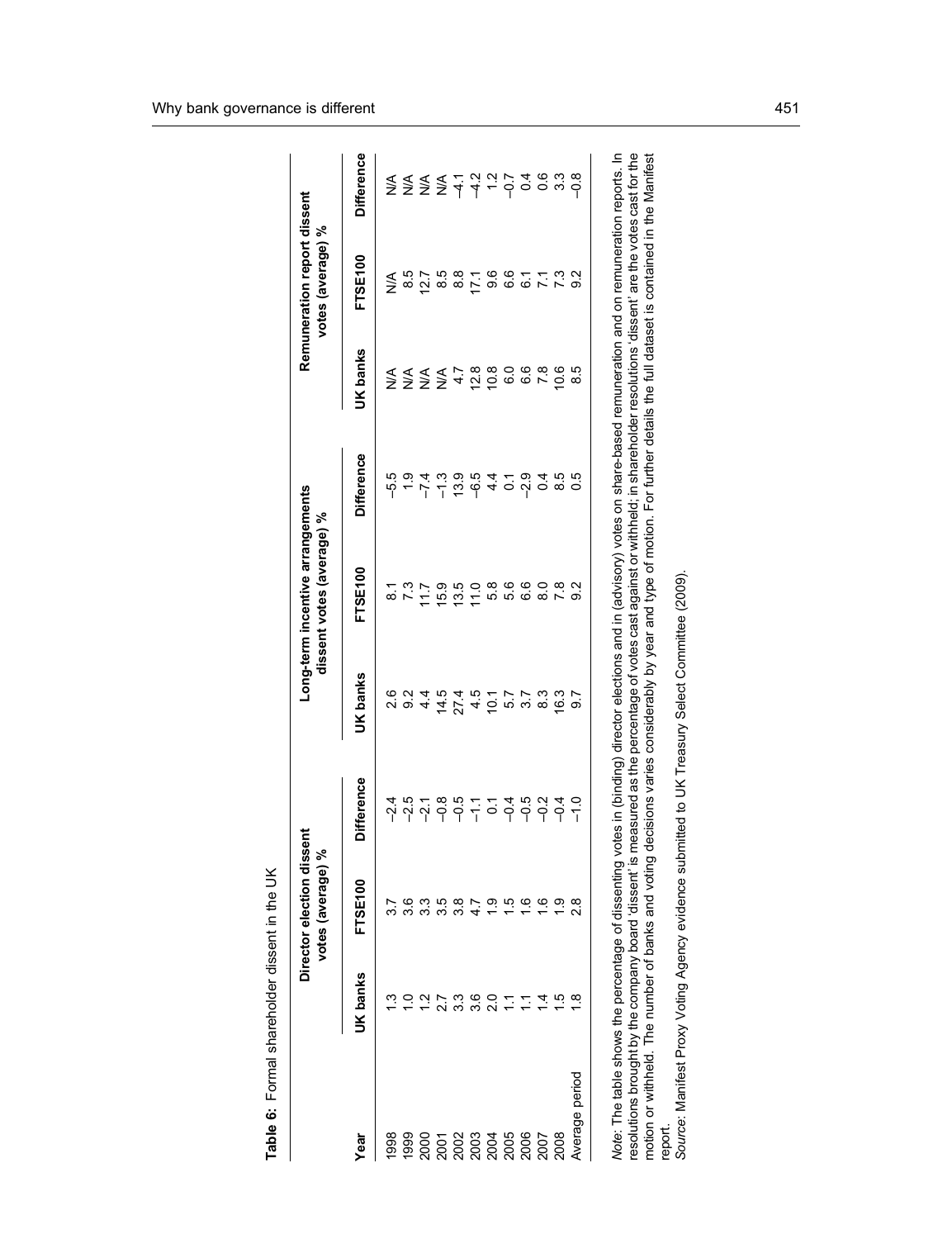shareholders, given their embarrassment over the losses incurred, would have made these records public. We therefore conclude that institutional shareholders did not oppose risktaking at banks, but there is no direct evidence that they lobbied for it. What would have happened if bank boards had proposed pay packages linked to debt rather than to equity remains an open question.

Outside the United States banks are frequently controlled by blockholders. The blockholder is typically a family or the state and often appoints representatives to the board. The attitude to risk-taking by blockholders is ambiguous, as argued in section III. A widely cited pre-crisis study found that the presence of a  $10$  per cent $+$  blockholder correlates with more risk-taking, as measured by Z-scores (Laeven and Levine, 2009). The finding would suggest that countries with blockholder-dominated banks should fare worse in the crisis. This was not the case. Among the countries associated with particularly stable banks (high Z-scores) during the 1996–2001 sample period were Ireland, the United Kingdom, and Switzerland, three countries with widely held banks that collapsed during the crisis (Laeven and Levine, 2009, Table A1). In contrast, many countries dominated by blockholder banks which had low Z-scores, such as Brazil, India, and Korea, withstood the crisis very well.

A more recent cross-country study by Gropp and Köhler  $(2010)$  includes the crisis period. They regress bank risk, measured by the deviation of return on equity in 2008 from its average in 2003–6, for a large number of listed and non-listed banks in OECD countries on various bank and country characteristics. They find a small positive effect of ownership concentration that is dominated by an 'anti-director-rights index' country dummy that correlates very strongly with ownership dispersion; the net effect suggests that losses were greater for widely held banks. The largest losses were incurred at (widely held) bank holding companies, but the losses at investment banks are reported as not significant. The latter result casts serious doubt on the accuracy of this dummy variable.

Government ownership of banks is controversial and a number of pre-crisis studies have argued that such ownership is associated with underdeveloped financial systems, instability, and low growth.<sup>6</sup> Again, the crisis has contradicted this evidence, but not completely. In the OECD as a whole, losses at state-controlled banks were insignificant (Gropp and Köhler,  $2010$ ). But as we discussed in the board section  $(IV(i))$ , losses were concentrated in state banks in Belgium, Germany, and Spain.

Theory predicts that 'ownerless banks', such as mutual or cooperative banks that are 'owned' by depositors, take fewer risks than corporate banks. This proposition found some support in the US S&L crisis. Corporate savings banks took greater risks than savings banks that were organized as mutual companies. Casual inspection of the list of failed institutions in 2008 (Tables 1–3) indicates that with the exception of the Cajas in Spain, one UK case, and two Irish cases, most failures occurred at corporate banks. Gropp and Köhler (2010) report that cooperative and mutual banks suffered small, and savings banks much larger, losses.

In summary, the empirical evidence on the role of institutional shareholders and blockholders is suggestive but not conclusive; in some cases, the results appear dubious. As for the studies on board independence, crude cross-country regressions are unlikely to provide reliable answers.

<sup>&</sup>lt;sup>6</sup> A related pre-crisis literature links bank ownership to lending, for example Sapienza (2004). We do not review these findings here.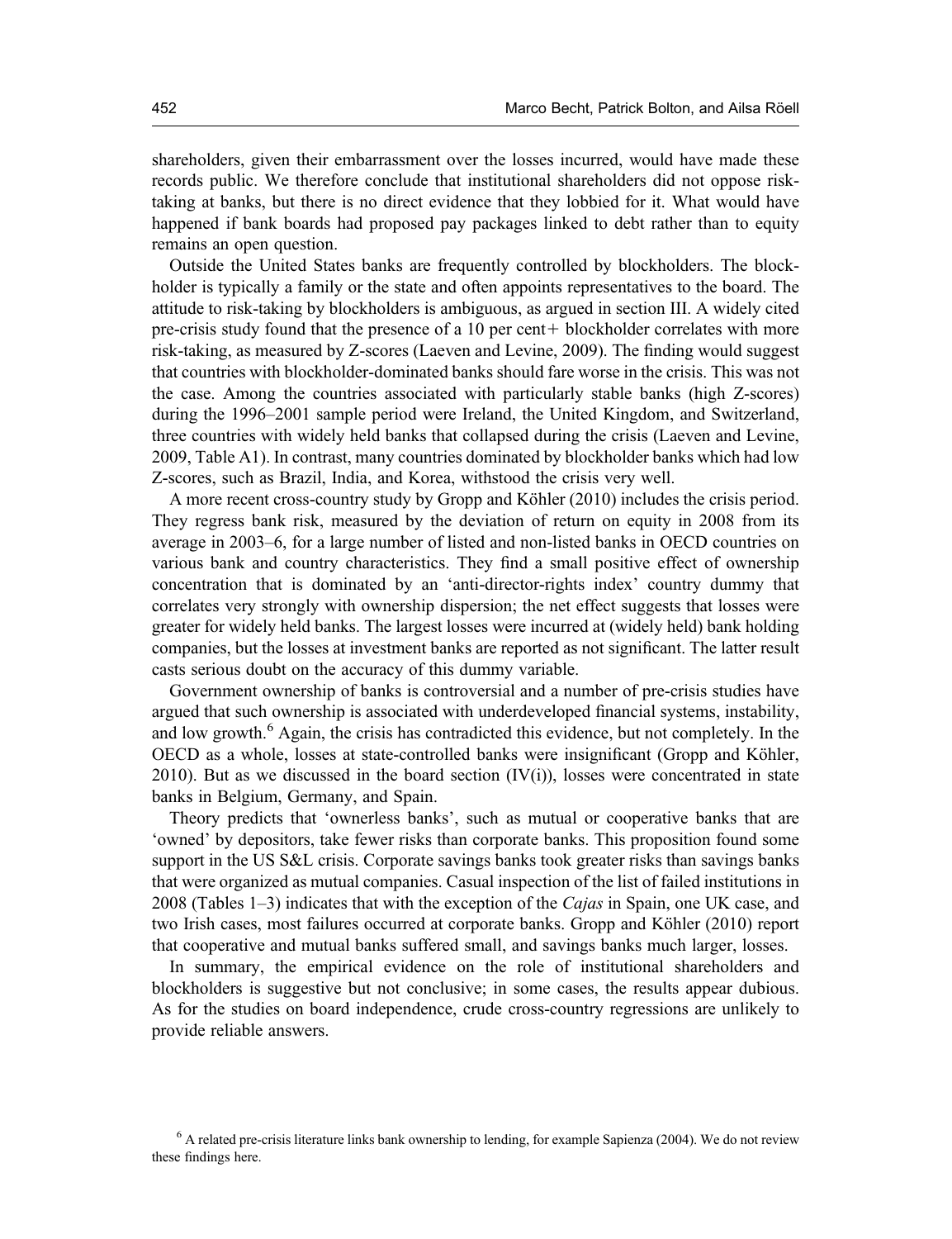#### (iii) Pay for performance

The leading theory of executive compensation has been formalized most completely by Holmström and Tirole (1993). Their setting is a widely held corporation with weak shareholders who want to align the CEO's long-run objectives with their own. The model shows that this can be achieved by rewarding CEOs with stock-based compensation. Jensen and Murphy (1990) suggested that the sensitivity of CEO pay to share price performance in the United States was too low in the 1980s. On average, CEOs only received \$3.25 for a \$1,000 change in shareholder value.

The idea of aligning CEO pay more closely with stockholder objectives by rewarding them with stock is the one fundamental foundation behind executive compensation practice today. The theory is that it makes sense to focus on stock-based compensation because under the efficient markets hypothesis the stock price is an unbiased estimate of the fundamental value of the firm. Hence, by making CEO compensation sensitive to the stock price, shareholders induce managers to focus on long-term value. The stock price itself becomes a measure of CEO performance.

Fahlenbrach and Stulz (2011) look at the performance of a sample of about 95 bank holding companies and investment banks, from 2006 going forward through the crisis. In particular, they measure performance by buy-and-hold returns from 1 July 2007 to 31 December 2008. This performance measure is regressed on five different measures of CEO incentives: cash bonus and salary, dollar ownership, dollar equity risk sensitivity, percentage ownership, and percentage risk sensitivity. If we think that inappropriate compensation is one of the causes of the crisis, then we would expect to see that those bank CEOs whose incentives were less well-aligned with shareholders, would have bigger losses. So one would expect to see that the lower, say, the CEO's dollar ownership in a bank, the worse its performance.

In a key regression of the paper, however, Fahlenbrach and Stulz find the opposite: just focusing on dollar ownership, the coefficient obtained is significantly negative. This means that the more a bank CEO held in stock, the worse the performance of the bank going forward. They repeat the regression adding some controls, such as stock return level for 2006, book-to-market, log market value, and so on, but the coefficient remains negative. This leads Fahlenbrach and Stulz to conclude that based on their analysis, there is no evidence that CEO incentive misalignment caused worse performance. If anything, it is the opposite: it is greater alignment that caused worse performance.

The second aspect of short-term risk incentives that Fahlenbrach and Stulz focus on is that if managers were mismanaging the bank, they would obviously have known. They would have seen trouble coming and they would have, at the very least, tried to sell their stock, so as not to incur any losses. Their conclusions are, in that context, rather surprising. When they look at insider trading, reported trading of stock by bank CEOs, in their sample, threequarters of the CEOs did not sell any shares at all. So we might conclude they did not see any trouble coming, or at least they thought they were running their bank appropriately and they did not need to sell their stock. They estimate that, on average, the CEOs actually lost close to \$30m on this buy-and-hold strategy, a substantial amount.

Regarding the losses of the CEOs in the crisis, a somewhat different perspective is taken by Bebchuck et al. (2009). They look at Bear Stearns and Lehman Brothers and how much the top executives made in total (Table 7). They come up with some really striking numbers: the top five executives at Bear Stearns and Lehman Brothers made between \$1.4 billion and \$1 billion cumulatively in cash bonuses and equity sales before their firm's collapse.

What is really striking about these numbers, in our view, is that Bear Stearns is a firm that is about ten times smaller than Lehman, and yet its management walked away with much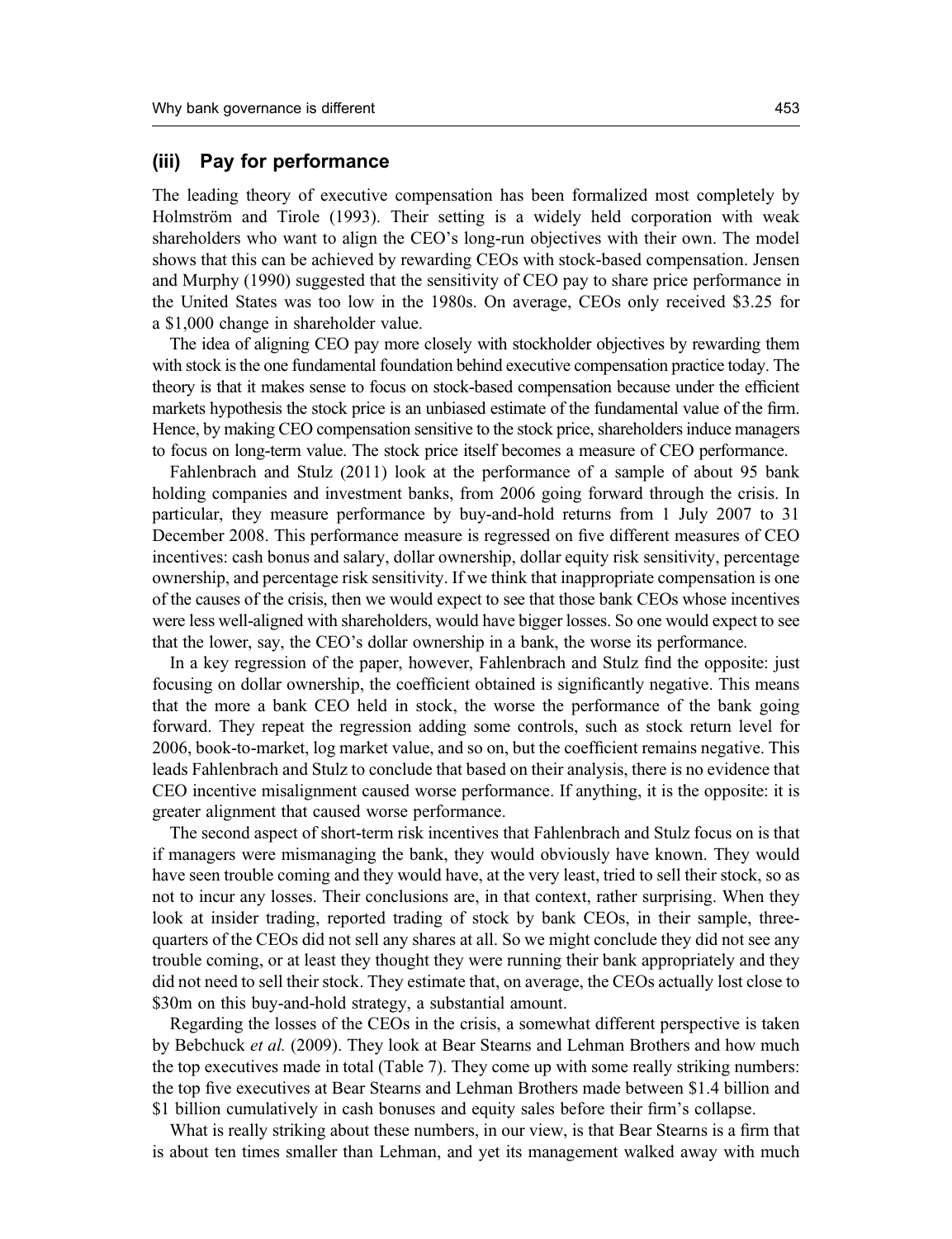|                                                                                            |                                                                                                                        | Bear Stearns   |                  |               | Lehman Brothers |                  |
|--------------------------------------------------------------------------------------------|------------------------------------------------------------------------------------------------------------------------|----------------|------------------|---------------|-----------------|------------------|
|                                                                                            | ය<br>ප                                                                                                                 | Executives 2-5 | Top 5 Executives | CEO           | Executives 2-5  | Top 5 executives |
| <b>Sonus</b>                                                                               |                                                                                                                        | \$239,337,718  | \$326,847,287    | \$70,594,415  | 102,407,231     | \$173,001,646    |
|                                                                                            | $\begin{array}{c} $87,509,569\\ $289,088,081\\ $11,656,420\\ $349,254,070\\ $388,254,070\\ $360,277,489\\ \end{array}$ | \$817,237,620  | \$1,106,325,701  | 6470,695,782  | 389,315,896     | \$860,011,678    |
|                                                                                            |                                                                                                                        | \$17,494,360   | \$29,150,780     |               |                 |                  |
|                                                                                            |                                                                                                                        | 1,074,069,698  | \$1,462,323,768  | \$541,290,197 | \$491,723,127   | 1,033,013,324    |
|                                                                                            |                                                                                                                        | \$437,934,567  | \$798,212,056    | \$194,570,847 | 194,778,981     | \$389,349,828    |
| Sales of stock<br>Stock remaining<br>S <i>ub-total</i><br>Initial stock<br>Initial options |                                                                                                                        |                |                  | \$106,197,280 | 105,654,222     | \$211,851,502    |
| Sub-total                                                                                  | \$360,277,489                                                                                                          | \$437,934,567  | \$798,212,056    | \$300,768,127 | \$300,433,203   | \$601,201,330    |
| let pay-off                                                                                | \$27,976,581                                                                                                           | \$636,135,131  | \$664,111,712    | \$240,522,070 | \$191,289,924   | \$431,811,994    |

Table 7: Total executive pay-out at Bear Sterns and Lehman Brothers Table 7: Total executive pay-out at Bear Sterns and Lehman Brothers

Source: Bebchuk et al. (2009, Tables 4 and 5). Source: Bebchuk et al. (2009, Tables 4 and 5).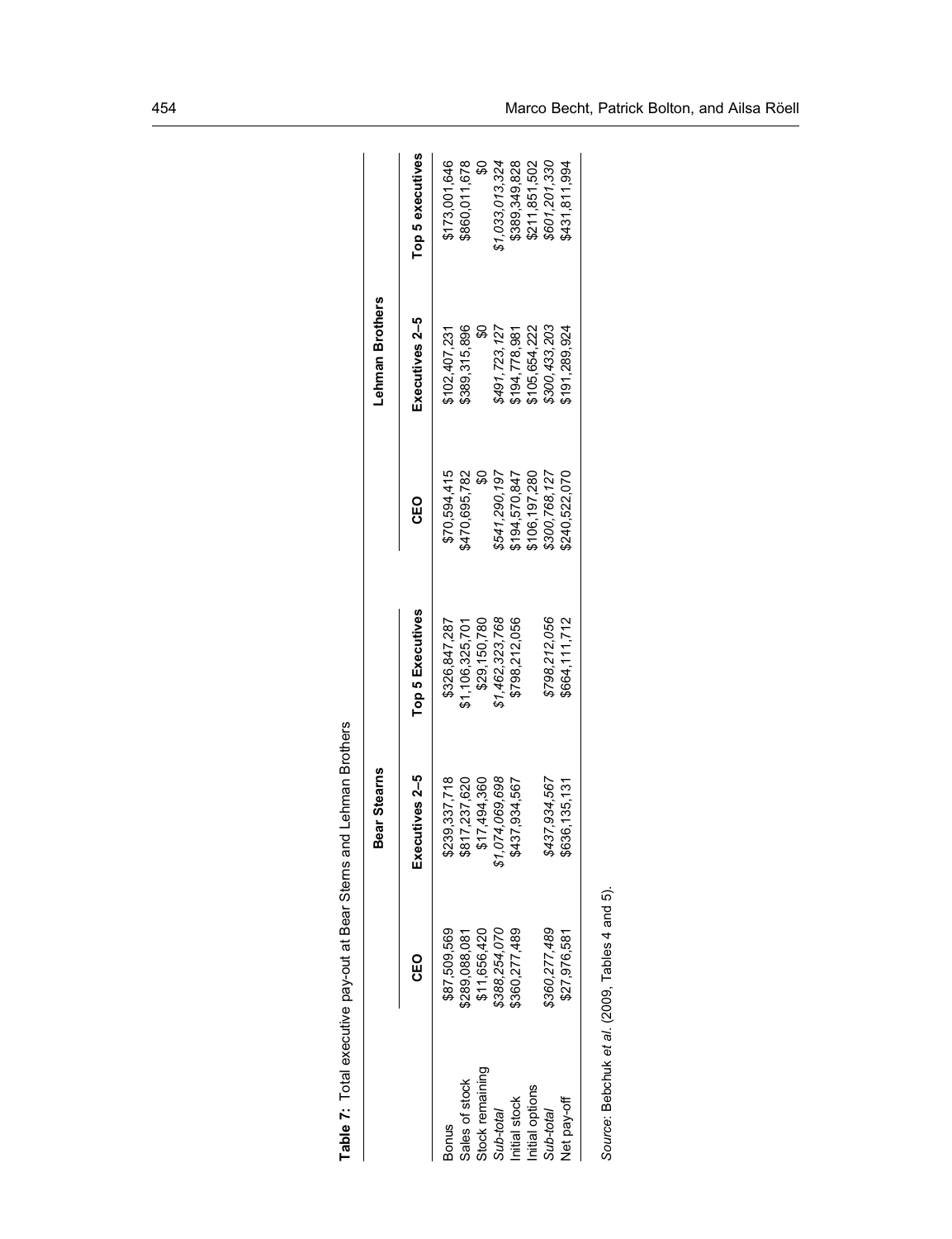more in terms of compensation. Bebchuck *et al.* conclude that performance-based compensation at Bear Stearns and Lehman clearly did not align executive interests with long-term shareholder value. When the stock options vest there is an opportunity to sell the stock and this is what gives rise to short-term incentives. The executives are induced to pay attention to ensuring that they can sell at a good price when the options vest, rather than to preserving the stock's value in the long term.

The most compelling study of the link between compensation structures in the financial services industry and risk-taking is by Cheng *et al.* (2010). Did compensation structures in the financial industry create incentives towards excess risk-taking? To address this question the authors study how residual executive compensation in the US financial industry (that is, the compensation that cannot be explained by firm size and by industry factors) is related to measures of risk taken by the firm (as perceived by the market), and to performance (see Figure 2). The authors find striking evidence of a positive correlation between the level of residual pay and the firm's beta and other measures of risk. This finding is consistent with the hypothesis that executives were rewarded or encouraged to take excessive risks. The authors also find evidence that the executives who received the highest remuneration in the years leading up to the crisis were those in firms that performed the worst in the crisis. Chesney *et al.* (2010) confirm these findings by documenting a link between risk-taking incentives, independent boards, and write-downs during the crisis. Finally, Tung and Wang (2011) show that high ratios of deferred compensation and pension payments to equity correlate with less risk-taking.

#### (iv) Internal controls

Financial institutions are in the business of managing risk and one would therefore expect that the risk-control function is central to the corporate governance of such organizations. But as we learnt during the financial crisis and the hearings that were conducted in its aftermath, risk control proved to be inadequate in many cases.

Ellul and Yerramilli (2010) formally investigate the potential link between risk control, risk-taking, and losses incurred at the largest listed US bank holding companies (BHCs) (see Figure 3). To measure the strength of risk management inside a BHC they construct three 'risk management indices' (RMIs) that capture various combinations of ten observable characteristics of the risk management function: Does the bank have a Chief Risk Officer (CRO)? Is the CRO a senior executive? Is the CRO among the highest paid five executives? What is the ratio of CRO to CEO pay? Do the outside directors on the risk committee have banking experience? How often does the risk committee meet? Is the meeting frequency above average? What is the percentage of outside directors with banking experience? Is the proportion above average? Does the relevant risk committee report directly to the board, and not just to the CEO?

There is a surprising degree of variation among the 70 largest listed BHCs in the United States. In only just over half the cases, the risk committee reported directly to the board or the CRO was a senior executive. Only one out of five CROs was among the highest paid executives. Three-quarters of CROs were paid less than 36 per cent of CEO pay. Ellul and Yerramilli (2010) find that the last measure, labelled 'CRO centrality' is the dominant component when they related the RMI index to risk-taking.

Banks with more risk controls before 2006 took fewer risks and suffered fewer losses during the crisis. The results also hold from year-to-year over the whole period 2000–8. They are robust to a number of control variables, such as BHC size, CEO pay-to-performance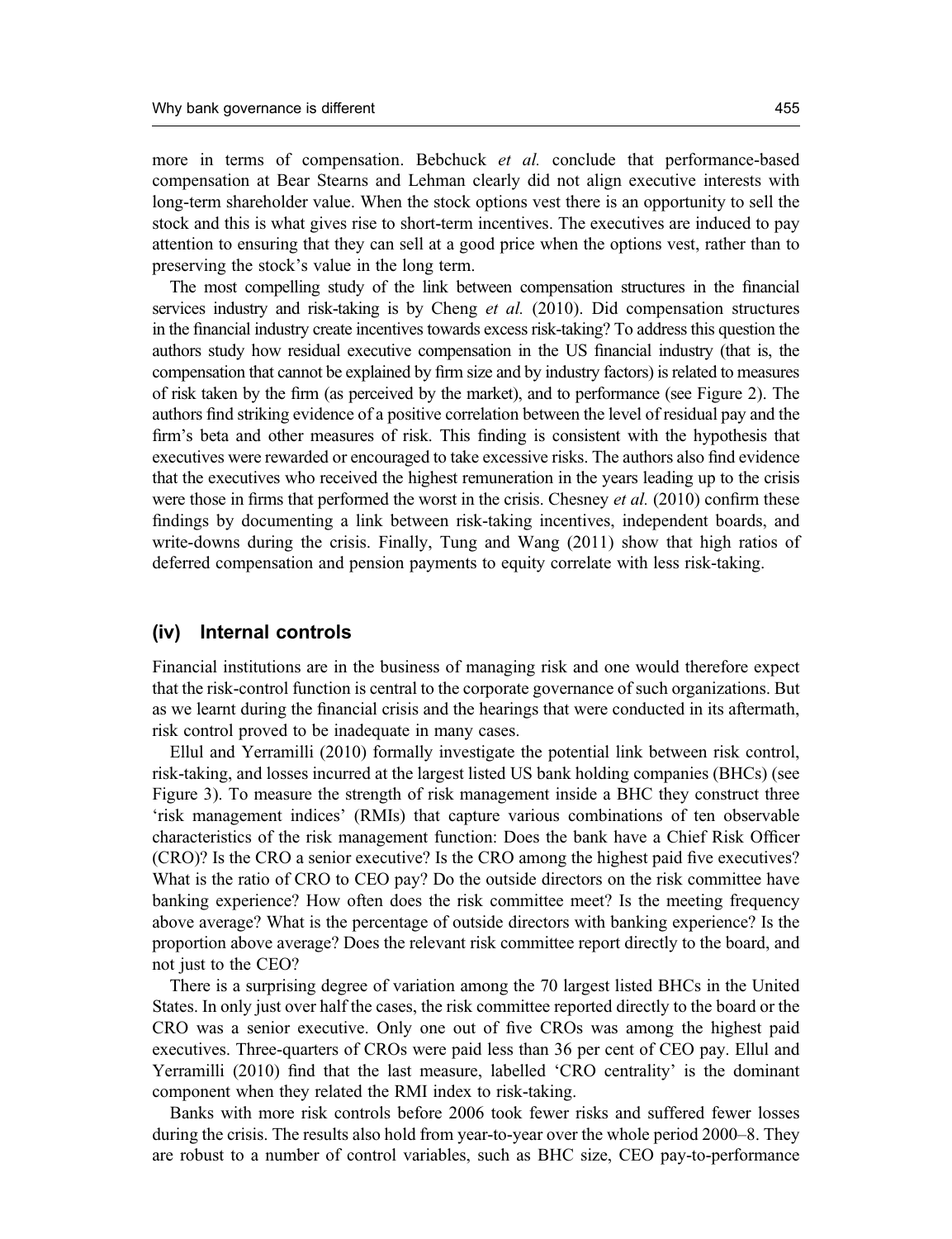

Figure 2: Residual compensation and risk-taking

sensitivity, institutional ownership, and the absence of takeover defences. This carefully conducted empirical study confirms the anecdotal evidence that emerges from reports and hearings on individual banks, on the low priority of risk management being a major cause of failure in 2008.

Case study evidence points in the same direction. The Valukas (2010) report on the Lehman bankruptcy states that senior management 'disregarded its risk managers, its risk policies, and its risk limits' (Vol. 1, p. 46). In 2007 the press reported that Lehman removed its CRO and the head of its fixed income division 'because of their opposition to management's growing accumulation of risky and illiquid investments'. In the UK a parliamentary investigation into the failure of HBOS alleged that its risk officer was made redundant for raising questions about the level and types of risk the bank was taking on. The former Chairman under examination declined to comment (BBC News, 2009). The casestudy evidence leaves little doubt that failures in internal risk management were a major contributor to bank failures.

# V. Reform proposals

The OECD Principles of Corporate Governance (1999) are the standard reference for policymakers in developed economies. The publication of the Principles was triggered by the 1996

Source: Cheng et al. (2010).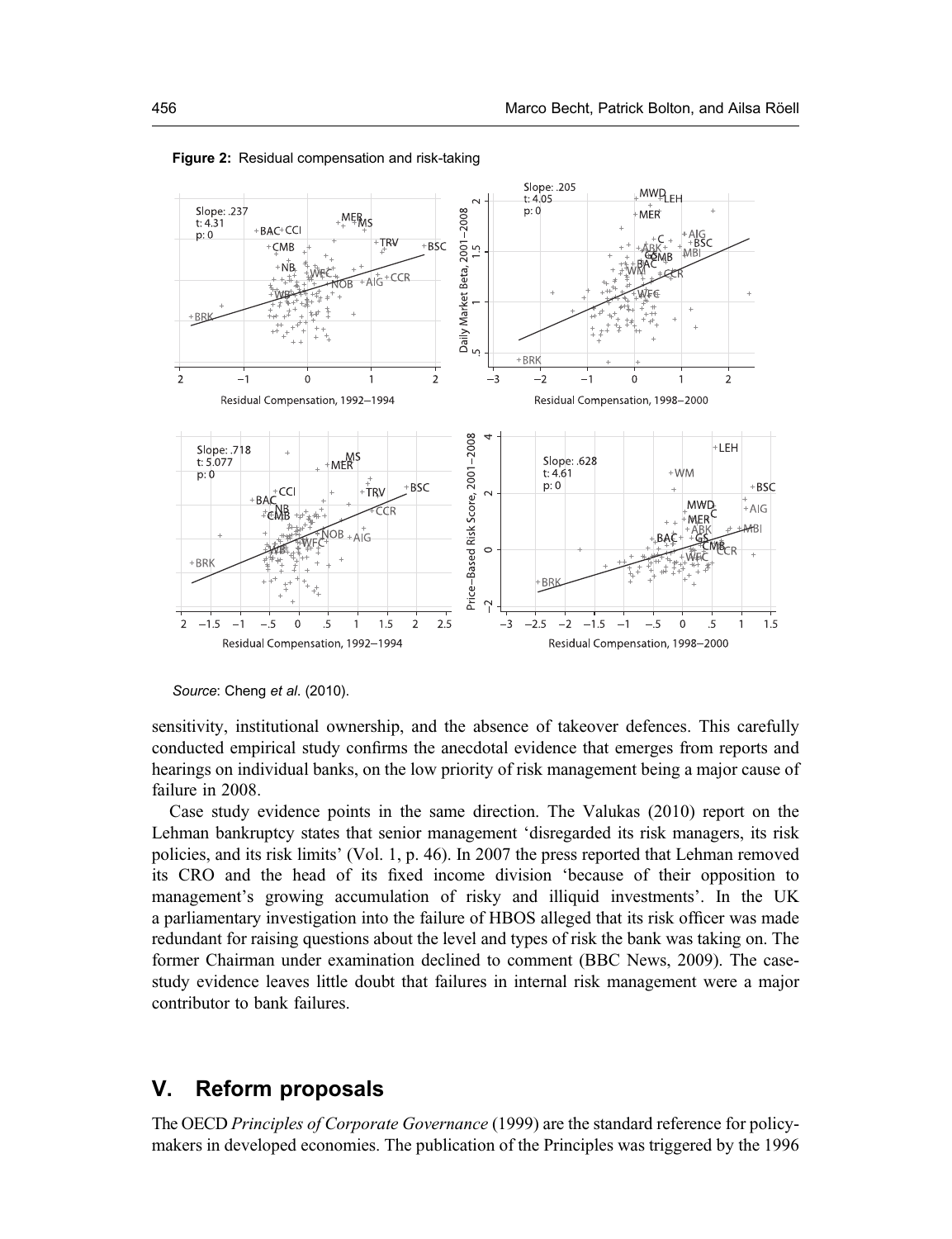

Figure 3: Pre-crisis strength of risk management versus downside risk during the crisis

Notes: The figure plots the average downside risk of each BHC over the crisis years (2007 and 2008) versus its corresponding pre-crisis risk management index (RMI), which is defined as the average RMI of the BHC over the period 2003–6. The solid straight line in the figure is a plot of predicted values obtained for a regression of downside risk versus a constant and the pre-crisis RMI.

Source: Ellul and Yerramilli (2010).

Russia/Asia/Brazil crisis and they are one of the 12 key standards for sound financial systems adopted by the FSB. A revised version was published in 2004 to take into account the lessons from the 2001/2 Enron/Worldcom bankruptcies in the United States and the 2003 Parmalat scandal in Europe, failures which also gave rise to the Sarbanes–Oxley Act of 2002 and a European Commission corporate governance action plan. Recently the OECD (2010) has put out a note on the implementation of its principles based on the experience of the financial crisis.

In parallel the Basel Committee on Banking Supervisors formulated specific recommendations for bank governance. The first Basel Principles were published in 1999 and significantly updated in 2006. In both cases the Committee sought to complement the OECD Principles with what were believed to be specific governance requirements of banks. The Basel Committee also published a separate framework for internal control. In the previous sections we discussed why these principles, frameworks, and recommendations fell short: the 1999 version put too much emphasis on shareholders; the 2006 revision recognized the need to protect depositors and other creditors but came too late; and well established principles, such as those on internal control, were not sufficiently applied. The Basel Committee incorporated lessons from the crisis in a further update of the Principles (Basel Committee, 2010).

Reforming remuneration in banks is such a political priority that both the G20 governments and the FSB treat the subject. The FSB published Principles for Sound Compensation Practices and Implementation Standards in 2009. The FSB also conducted a peer review of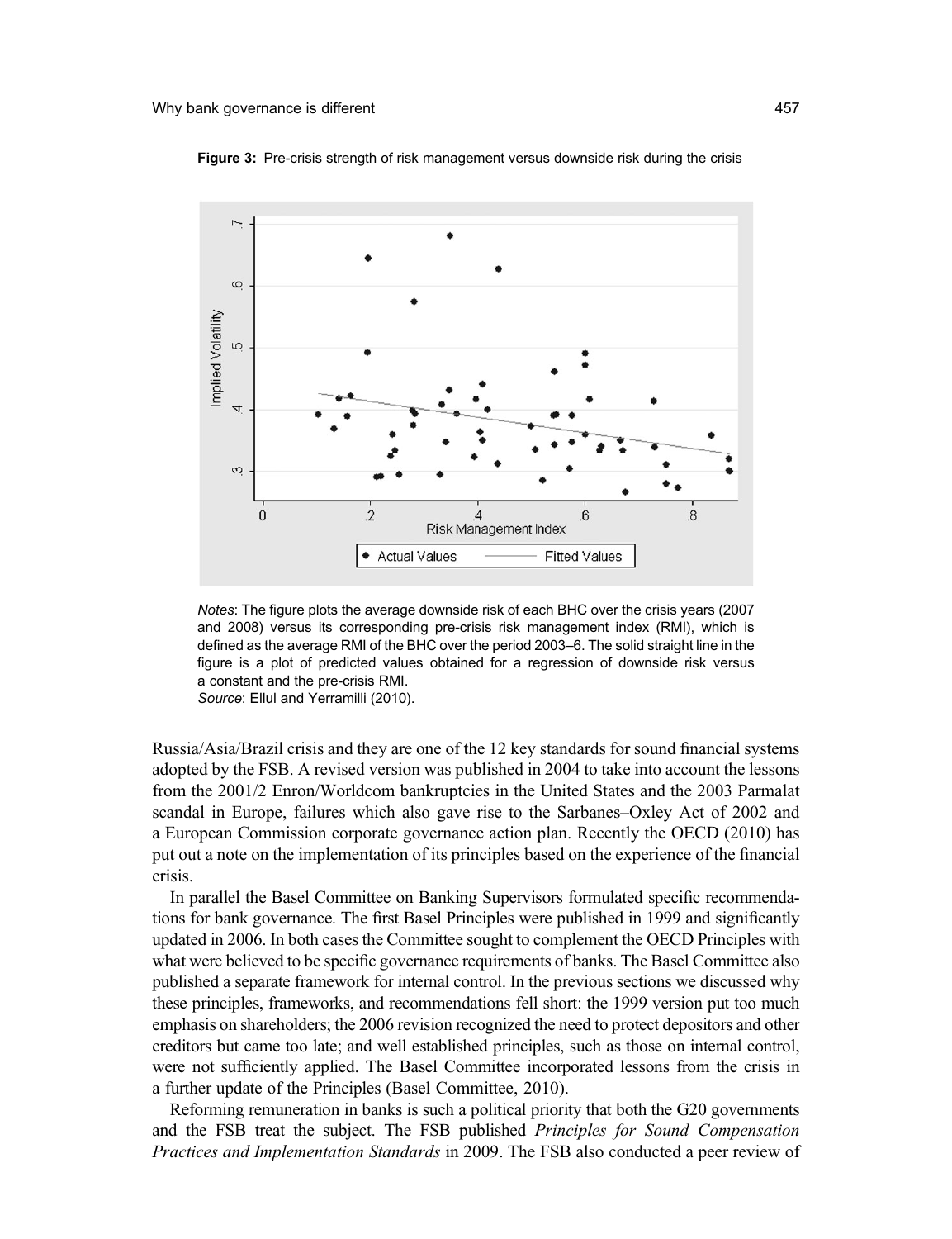the implementation of the standards. The Basel Committee has been charged with developing an assessment methodology for prudential supervisors and to analyse the remuneration practices banks have put in place. The overarching theme is 'risk-adjusted remuneration'.

In parallel, the United States, the European Commission, and individual states conducted their own reviews of local bank failures and put forward laws and/or recommendations. These include the Dodd–Frank bill in the United States, the Walker Recommendations (2010) in the United Kingdom, and the European Commission's Green Paper on the Corporate Governance of Financial Institutions (2010). Separate rules have been put in place for banks that received direct investment or aid from the relevant governments. We concentrate our discussion on the Basel Principles (2010) and the FSB (2009) remuneration standards, the main international reference documents.

The Basel Principles (2010) now state that bank governance is different: 'from a banking perspective, corporate governance involves the allocation of authority and responsibilities ... including how they ... protect the interests of depositors, meet shareholder obligations, and take into account the interests of other recognized stakeholders [supervisors, governments, bond holders]' (p. 5). The Principles seek to protect these interests by broadening the duty of the board ('the board should take into account the legitimate interests of shareholders, depositors and other relevant stakeholders'; p. 8) and assigning supervisors the role of monitors with the power to seek remedial action. The board is strengthened through the appointment of more competent directors and by reinforcing the risk-management function, including an upgrade of the CRO. The Principles are consistent with theory and the empirical evidence, but they do not break with pre-crisis tradition: 'the primary responsibility for good corporate governance rests with boards (supported by the control functions) and with senior management of banks' (p. 33). Shareholders continue to appoint and remove the management or supervisory boards.<sup>7</sup> Will these boards really serve the interests of non-shareholder constituencies?

Remuneration policy reform is also in line with theory and the empirical evidence. The standards insist that remuneration in banks must be adjusted for risk.<sup>8</sup> The main difficulty is implementation. The Basel Committee (2011) analysis of remuneration methodologies applied by banks post-crisis illustrates the challenge. What is the appropriate performance benchmark? Banks are considering a range of internal and external, relative and absolute, quantitative and qualitative measures. What is the appropriate risk-adjustment method? Many banks distinguish between quantitative and qualitative ex ante and ex post risk adjustment. Ex ante adjustments take into account the risk of future adverse outcomes. Ex post adjustments refer to observed outcomes. This can include 'malus clauses' to withhold all or part of deferred remuneration, or 'clawbacks' that claim back awards. How is the remuneration policy governed? Risk management and remuneration must be closely integrated and anchored appropriately at board level.

Numerous issues remain unsolved. In particular, the incentives of senior management continue to be aligned more closely with shareholders than with other constituencies, in particular depositors and other creditors. The Basel Committee (2010) analysis indicates that shareholder returns remain a widely used performance benchmark. Vesting periods remain short (typically 3 years) and 'long term' risk-adjusted incentives continue to be awarded as

<sup>7</sup> Board members appointed by controlling shareholders 'should have responsibilities to the bank itself, regardless who appoints them' (p. 15).<br><sup>8</sup> The standards also recommend taking into account a broad range of risk, in particular credit, market, liquidity,

operational, business legal, and reputational risk. Liquidity risk had been vastly underestimated before the crisis.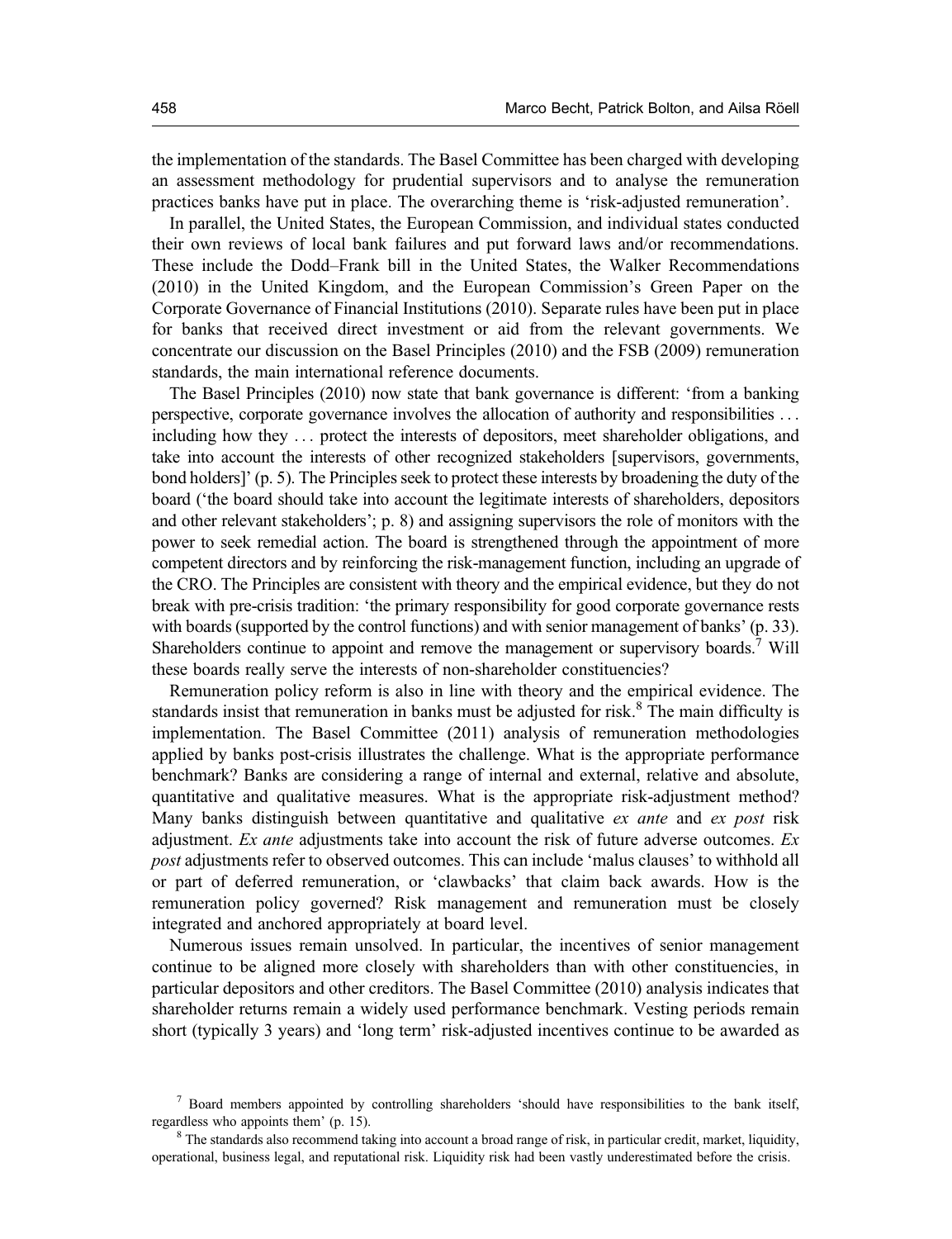equity. The administration of deferral and adjustment schemes is time-consuming and costly. There are also complex tax and legal issues involved.

Complexity, opacity, and subjectivity in risk-adjustment is a major concern. Banks are being allowed to experiment with remuneration methodologies they believe are most suitable for their particular circumstances. This is appropriate in theory but puts a substantial assessment burden on supervisors. In the absence of full public disclosure, the heterogeneity of methods makes it almost impossible for interested outside parties, such as creditors, analysts, credit-rating agencies, or academic researchers to assess the validity of the methodologies employed. The increasing range of remuneration practices will also provide opportunities for abuse. The trade-off between simplicity and verifiability versus flexibility and complexity requires additional thought and study.<sup>9</sup>

# VI. Conclusion

Financial regulation and policy has started to recognize that bank governance is different. It is now accepted that boards must have responsibilities to creditors as well as shareholders. Remuneration must be adjusted for risk. Internal risk controls must be strengthened. These are positive developments supported by theory and the available evidence. The reforms do not go far enough, however. Creditors still do not have a formal role in the corporate governance of banks, such as a seat on the board. The remuneration of executives must be aligned more simply and directly with debt holders, for example through credit default swaps.

# Appendix 1: Risk shifting ('gambling for resurrection')

Consider a bank whose assets include at least \$10 that is held in readily accessible liquid form, and suppose that there is a risky but value-destroying investment opportunity: the bank can sink \$10 into a risky project that yields \$80 with probability 1/10, and \$0 with probability  $9/10$ . Thus the project has a negative expected net present value of  $-$ \$2, and it should never be adopted.

However, if the bank is in or near financial distress, the bank's management will undertake the project if it acts on behalf of its shareholders. To see this, suppose the bank has outstanding obligations to a variety of creditors (including depositors, bondholders, and other lenders) with a face value of \$30.

For illustrative purposes, suppose that the total value of the bank's assets (including the liquid assets) is \$30, so that if the risky project is not adopted, the equity is worthless and the creditors can just be repaid in full.

If the risky project is adopted, then in case of failure equity holders get nothing and creditors get the remaining \$20 of assets (\$30 minus the \$10 invested). If the project

<sup>9</sup> There are worrying parallels with capital adequacy regulation. Basel I was simple and rigid; it imposed additional costs on some banks but was difficult to game. Basel II was superior in theory, but banks and supervisors failed in developing, applying, and assessing the appropriate risk-weighting models, in some cases deliberately.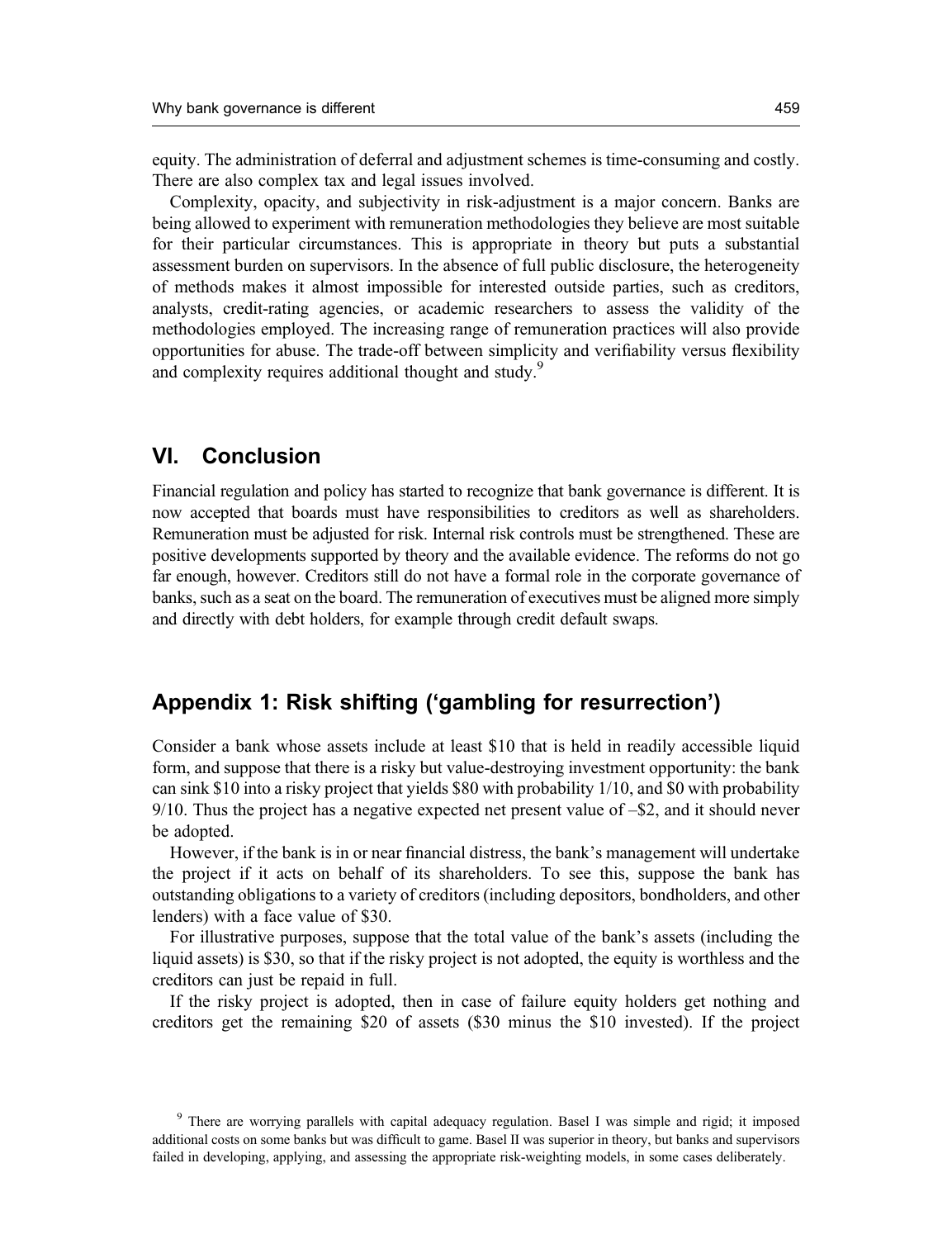succeeds, the bank will be worth  $\$30 - \$10 + \$80 = \$100$ , the creditors can be repaid in full (\$30) and shareholders receive the residual value of \$70.

Thus if the project is undertaken, expected shareholder value is  $0.1 \times $70 = $7$  while creditors receive an expected value of  $0.9 \times $20 + 0.1 \times $30 = $21$ . So investing in the project increases shareholder value by \$7 (from \$0 to \$7) at the expense of creditors, who lose \$9 on average (from a certain repayment of \$30 to an expected \$21).

This exercise can be repeated for different initial levels of bank asset values, ranging from \$10 to \$50 in the table below. Shareholders benefit from risk shifting once the initial asset value drops below a threshold (\$38.78 in this example) that is typically somewhat above the asset value (\$30) at which the firm becomes insolvent.

|                                                  | In absence of project       |                               | With risky project<br>Impact of project on                                    |                                                                        |                                                |                                           |                                 |                              |
|--------------------------------------------------|-----------------------------|-------------------------------|-------------------------------------------------------------------------------|------------------------------------------------------------------------|------------------------------------------------|-------------------------------------------|---------------------------------|------------------------------|
| Initial total<br>value<br>of bank<br>assets (\$) | Shareholder<br>value $(\$ ) | <b>Creditor</b><br>value (\$) | <b>Total value</b><br>if project<br>succeeds<br>(probability<br>$1/10$ ) (\$) | <b>Total value</b><br>if project fails<br>(probability<br>$9/10)$ (\$) | <b>Expected</b><br>shareholder<br>value $(\$ ) | <b>Expected</b><br>creditor<br>value (\$) | Shareholder<br>value<br>$($ \$) | Creditor<br>value<br>$($ \$) |
| 50                                               | 20                          | 30                            | 120                                                                           | 40                                                                     | 18                                             | 30                                        | $-2$                            | 0                            |
| 40                                               | 10                          | 30                            | 110                                                                           | 30                                                                     | 8                                              | 30                                        | $-2$                            | 0                            |
| 35                                               | 5                           | 30                            | 105                                                                           | 25                                                                     | 7.5                                            | 25.5                                      | 2.5                             | $-4.5$                       |
| 30                                               | $\Omega$                    | 30                            | 100                                                                           | 20                                                                     |                                                | 21                                        | 7                               | $-9$                         |
| 20                                               | 0                           | 20                            | 90                                                                            | 10                                                                     | 6                                              | 12                                        | 6                               | $-8$                         |
| 10                                               | 0                           | 10                            | 80                                                                            | 0                                                                      | 5                                              | 3                                         | 5                               | $-7$                         |

To the extent that the creditors are depositors, the deposit insurer would have to cover the losses. It would want to step in to stop the risky investment project and prevent such a drain on its resources.

# Appendix 2: Stockholder–creditor conflicts: debt overhang

To illustrate the deterrents to raising new capital, consider a situation where a bank or firm is exposed to a simple two-state risk: with probability 4/5 its assets are worth  $\epsilon$ 120, while with probability  $1/5$  its assets turn sour and are worth only  $\epsilon$ 60. Suppose that it has an attractive risk-free opportunity: if it can raise a further  $\epsilon$ 36 to invest in a project, its total value will increase by  $\in$  40 regardless of the situation it finds itself in. The project's NPV is thus  $\in$  40 –  $\epsilon$ 36 =  $\epsilon$ 4, so clearly the money ought to be raised and the investment made:

| Overall firm value           | Bad state (probability 1/5) | Good state (probability 4/5) | <b>Expected value</b> |
|------------------------------|-----------------------------|------------------------------|-----------------------|
| Without new capital          | €60                         | €120                         | ∈108                  |
| With new capital of $\in$ 36 | €100                        | €160                         | €148                  |

However, because the benefits flow disproportionately towards making the creditors whole, the bank may be unwilling or unable to raise the capital and invest in the project. Depending on how indebted the bank is, there are three possible regimes.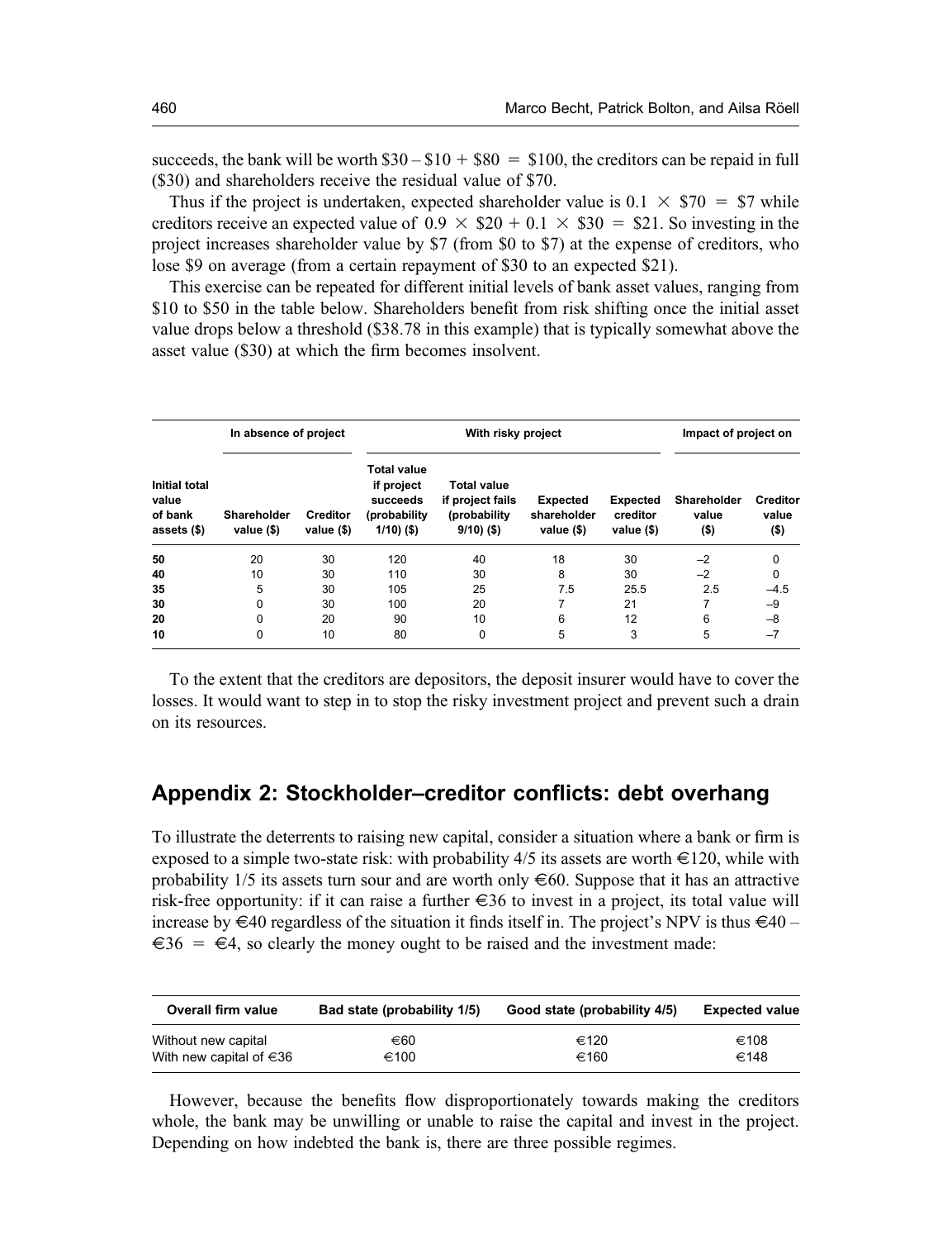### (i) Low debt: the investment is made

If the pre-existing senior debt is low enough  $(\epsilon \otimes 80)$  or below in this example), the management, acting in the interests of the shareholders, will wish to raise the  $\epsilon$ 36 of new capital and invest, because the NPV of the projects exceeds the associated transfer of value to creditors. For example, if the face value of the debt is  $\epsilon$ 70, the expected value of the existing equity increases with new capital:<sup>10</sup>

|                     | Bad state (probability 1/5) | Good state (probability 4/5) | <b>Expected value</b> |
|---------------------|-----------------------------|------------------------------|-----------------------|
| Without new capital |                             |                              |                       |
| Debt                | €60                         | $\epsilon$ 70                | €68                   |
| Equity              | €0                          | $\epsilon$ 50                | $\epsilon$ 40         |
| With new capital    |                             |                              |                       |
| Debt                | €70                         | €70                          | €70                   |
| New investors       | $\epsilon$ 30               | €37.5                        | €36                   |
| Equity              | €0                          | €52.5                        | €42                   |

### (ii) High debt: the firm can invest but does not wish to

If the face value of the senior debt exceeds a threshold value (in casu  $\in$ 80), the gain to the existing creditors exceeds the NPV of the project and management will not want to raise capital because shareholders lose on average. For example, if the face value of the debt is  $\in 100$ :

|                     | Bad state (probability 1/5) | Good state (probability 4/5) | <b>Expected value</b> |
|---------------------|-----------------------------|------------------------------|-----------------------|
| Without new capital |                             |                              |                       |
| Debt                | €60                         | €100                         | €92                   |
| Equity              | €0                          | $\epsilon$ 20                | €16                   |
| With new capital    |                             |                              |                       |
| Debt                | ∈100                        | €100                         | €100                  |
| New investors       | €0                          | $\epsilon$ 45                | €36                   |
| Equity              | €0                          | €10                          | ∈12                   |

### (iii) Prohibitively high debt: the firm cannot raise the capital

If the face value of the existing senior debt exceeds a further threshold  $\in$ 115 in the example), there is not enough value in the good state to reward new investors for their capital

 $10$  The tables are constructed as follows. First, a debt repayment equal to its face value or the total firm value, whichever is smaller, goes to the existing debt holders in each state. New investors receive the smaller of  $\epsilon$ 36 or what is left of the firm's total value after paying existing debt holders in the bad state; in the good state they receive whatever amount is needed to induce them to put up money (*i.e.* to attain an expected value of  $\in \mathfrak{36}$ ). Any money remaining in each state goes to the equity holders, who wish to maximize the expected value of these pay-offs.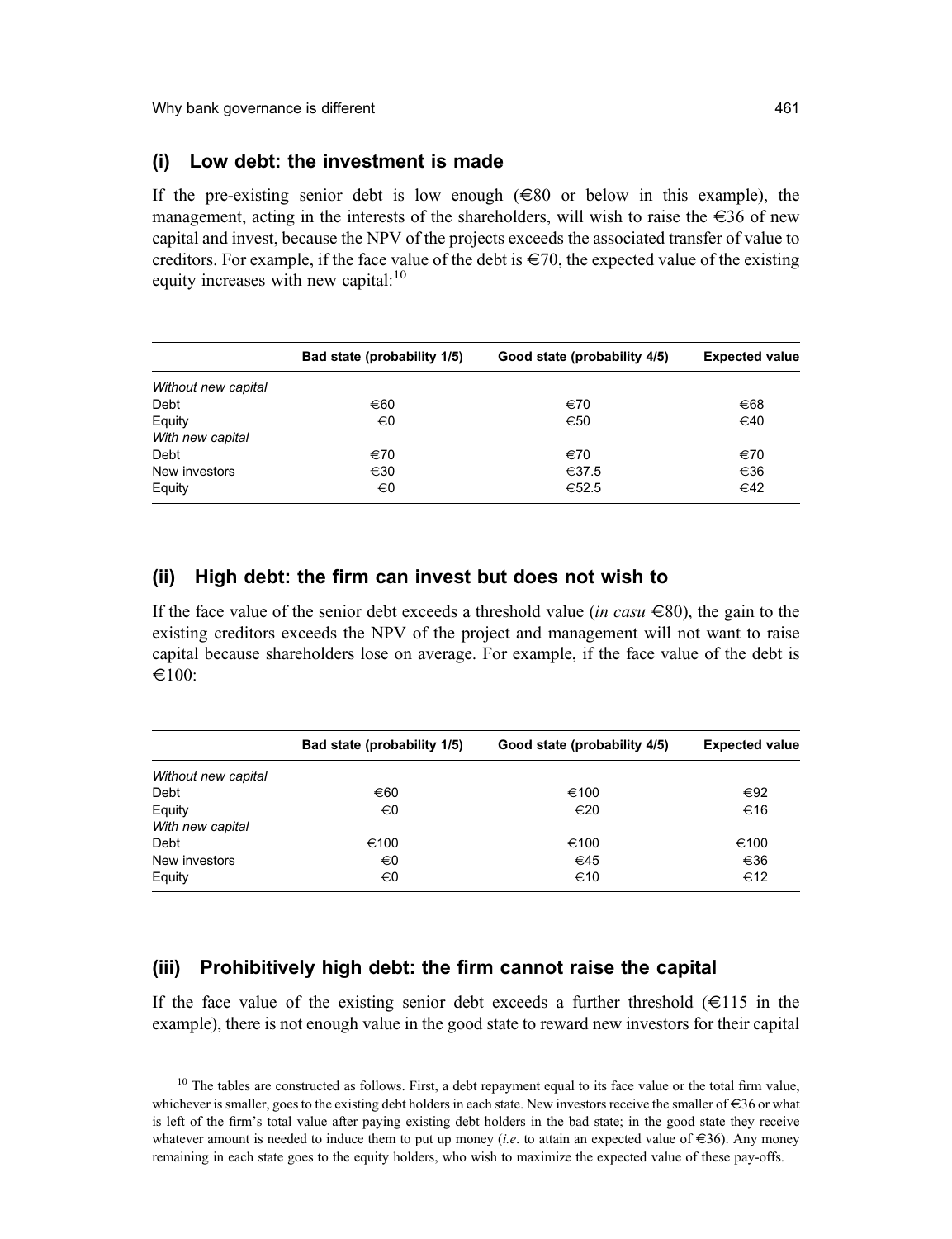injection: they need to receive at least  $\in$ 45 so that their expected pay-off compensates them for the  $\epsilon$ 36 that they invest. The bank is neither willing nor able to raise new capital.

# References

- Basel Committee (1999), Enhancing Corporate Governance for Banking Organisations, Switzerland, Basel Committee on Banking Supervision.
- (2006), Enhancing Corporate Governance for Banking Organisations, Switzerland, Basel Committee on Banking Supervision.
- (2010), Principles for Enhancing Corporate Governance, Switzerland, Basel Committee on Banking Supervision.
- (2011), Range of Methodologies for Risk and Performance Alignment of Remuneration, Switzerland, Basel Committee on Banking Supervision.
- BBC News (2009), 'Former Banking Bosses Say ''Sorry''', [http://news.bbc.co.uk/go/pr/fr/-/2/hi/business/](http://news.bbc.co.uk/go/pr/fr/-/2/hi/business/7880292.stm) [7880292.stm](http://news.bbc.co.uk/go/pr/fr/-/2/hi/business/7880292.stm)
- Bebchuk, L. A., Cohen, A., and Spamann, H. (2009), 'The Wages of Failure: Executive Compensation at Bear Stearns and Lehman 2000-2008', ECGI—Finance Working Paper No. 287, available at SSRN, [http://ssrn.com/abstract](http://ssrn.com/abstract=1513522)=[1513522](http://ssrn.com/abstract=1513522)
- Becht, M., Bolton, P., and Röell, A. A. (2007), 'Corporate Law and Governance', in A. M. Polinsky, and S. Shavell (eds), Handbook of Law and Economics, North-Holland Elsevier.
- Franks, J., and Grant, J. (2011), 'Unfulfilled Expectations? The Returns to International Hedge Fund Activism', European Corporate Governance Institute, Brussels, mimeo.
- — Mayer, C., and Rossi, S. (2008), 'Returns to Shareholder Activism: Evidence from a Clinical Study of the Hermes UK Focus Fund', ECGI—Finance Working Paper No. 138/2006; London Business School Finance Working Paper No. FIN462, available at SSRN, [http://ssrn.com/abstract](http://ssrn.com/abstract=934712)=[934712](http://ssrn.com/abstract=934712)
- Beltratti, A., and Stulz, R. M. (2010), 'The Credit Crisis Around the Globe: Why Did Some Banks Perform Better?', Charles A. Dice Center Working Paper No. 2010-5; Fisher College of Business Working Paper No. 2010-03-005, available at SSRN, [http://ssrn.com/abstract](http://ssrn.com/abstract=1572407)=[1572407](http://ssrn.com/abstract=1572407)
- Bolton, P., Mehran, H., and Shapiro, J. D. (2010), 'Executive Compensation and Risk Taking', FRB of New York Staff Report No. 456, available at SSRN, [http://ssrn.com/abstract](http://ssrn.com/abstract=1635349)=[1635349](http://ssrn.com/abstract=1635349)
- Scheinkman, J. A., and Xiong, W. (2006), 'Pay for Short-term Performance: Executive Compensation in Speculative Markets', Review of Economic Studies, 73, 577–610.
- Brav, A., Jiang, W., and Kim, H. (2009), 'Hedge Fund Activism: A Review', Foundations and Trends in Finance, Now Publishers.
- Cheng, I., Hong, H. G., and Scheinkman, J. A. (2010), 'Yesterday's Heroes: Compensation and Creative Risk-Taking', ECGI—Finance Working Paper No. 285/2010, available at SSRN, [http://ssrn.com/](http://ssrn.com/abstract=1502762)  $abstraction=1502762$  $abstraction=1502762$  $abstraction=1502762$
- Chesney, M., Stromberg, J., and Wagner, A. F. (2010), 'Risk-taking Incentives, Governance, and Losses in the Financial Crisis', Swiss Finance Institute Research Paper No. 10-18, available at SSRN: [http://](http://ssrn.com/abstract=1595343) [ssrn.com/abstract](http://ssrn.com/abstract=1595343)=[1595343](http://ssrn.com/abstract=1595343)
- Cun˜at, V., and Garicano, L. (2010), 'Did Good Cajas Extend Bad Loans? Governance, Human Capital and Loan Portfolios', forthcoming in S. Bentolila, M. Boldrin, J. Díaz Jiménez, and J. J. Dolado (eds), The Crisis of the Spanish Economy.
- Diamond, D. W., and Dybvig, P. H. (1983), 'Bank Runs, Deposit Insurance, and Liquidity', Journal of Political Economy, 91(3), 401–19.
- Ellul, A., and Yerramilli, V. (2010), 'Stronger Risk Controls, Lower Risk: Evidence from US Bank Holding Companies', AFA 2011 Denver Meetings Paper, available at SSRN: [http://ssrn.com/abstract](http://ssrn.com/abstract=1550361)=[1550361](http://ssrn.com/abstract=1550361)
- Erkens, D., Hung, M., and Matos, P. P. (2010), 'Corporate Governance in the 2007–2008 Financial Crisis: Evidence from Financial Institutions Worldwide', ECGI—Finance Working Paper No. 249/2009, available at SSRN: [http://ssrn.com/abstract](http://ssrn.com/abstract=1397685)=[1397685](http://ssrn.com/abstract=1397685)
- Fahlenbrach, R., and Stulz, R. M. (2011), 'Bank CEO Incentives and the Credit Crisis', Journal of Financial Economics, 99(1), 11–26.